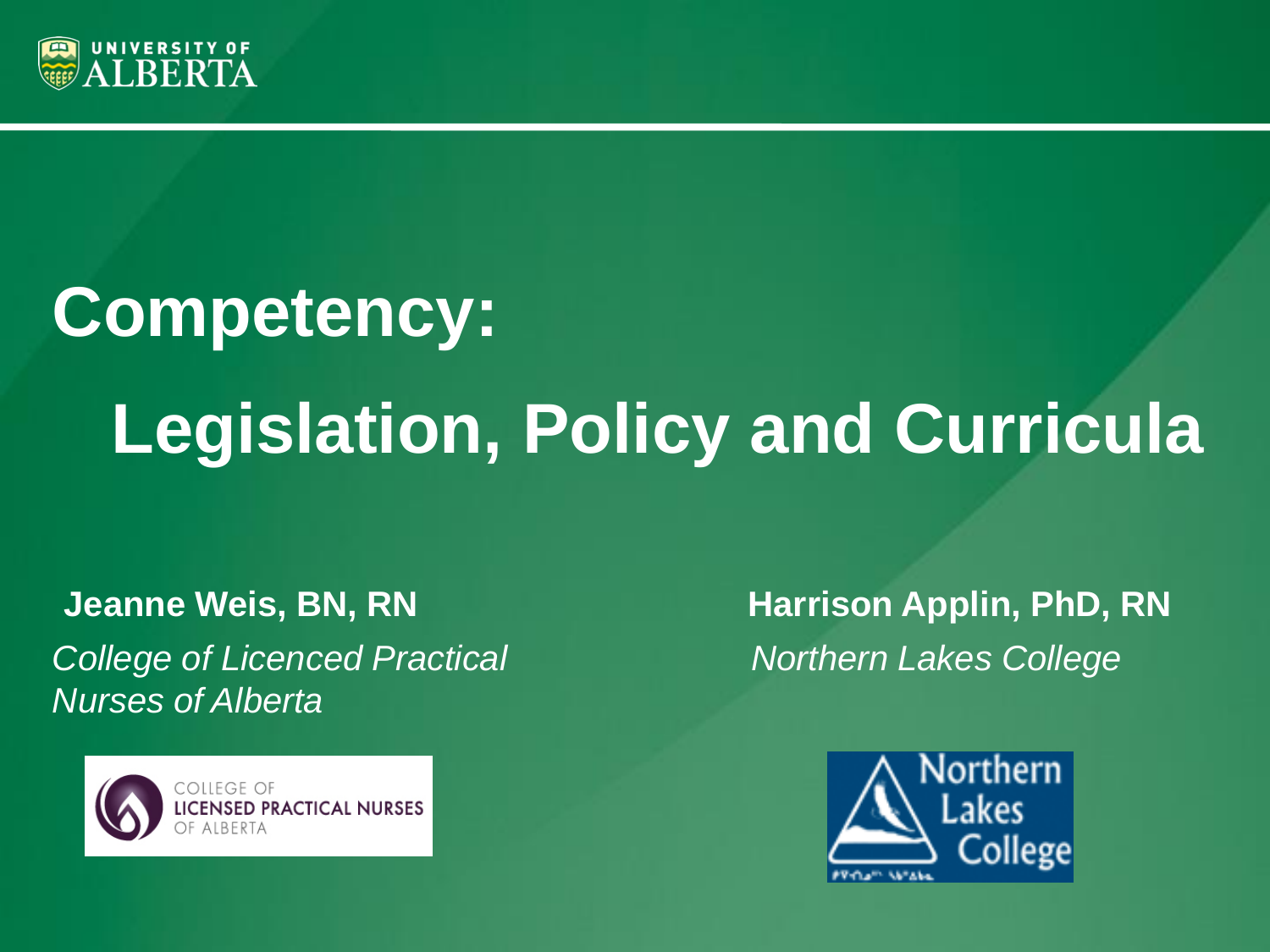

### **Presentation Overview**

- **Legislation**
- **Policy & Competencies In Practice**
- **Converging Policy, Legislation & Curricula**
- **Curricula**

 **Competency-Based Education**

 **Alberta's Continuing Competency Program**

**Northern Lakes LPN Case Study**

• **Conclusion**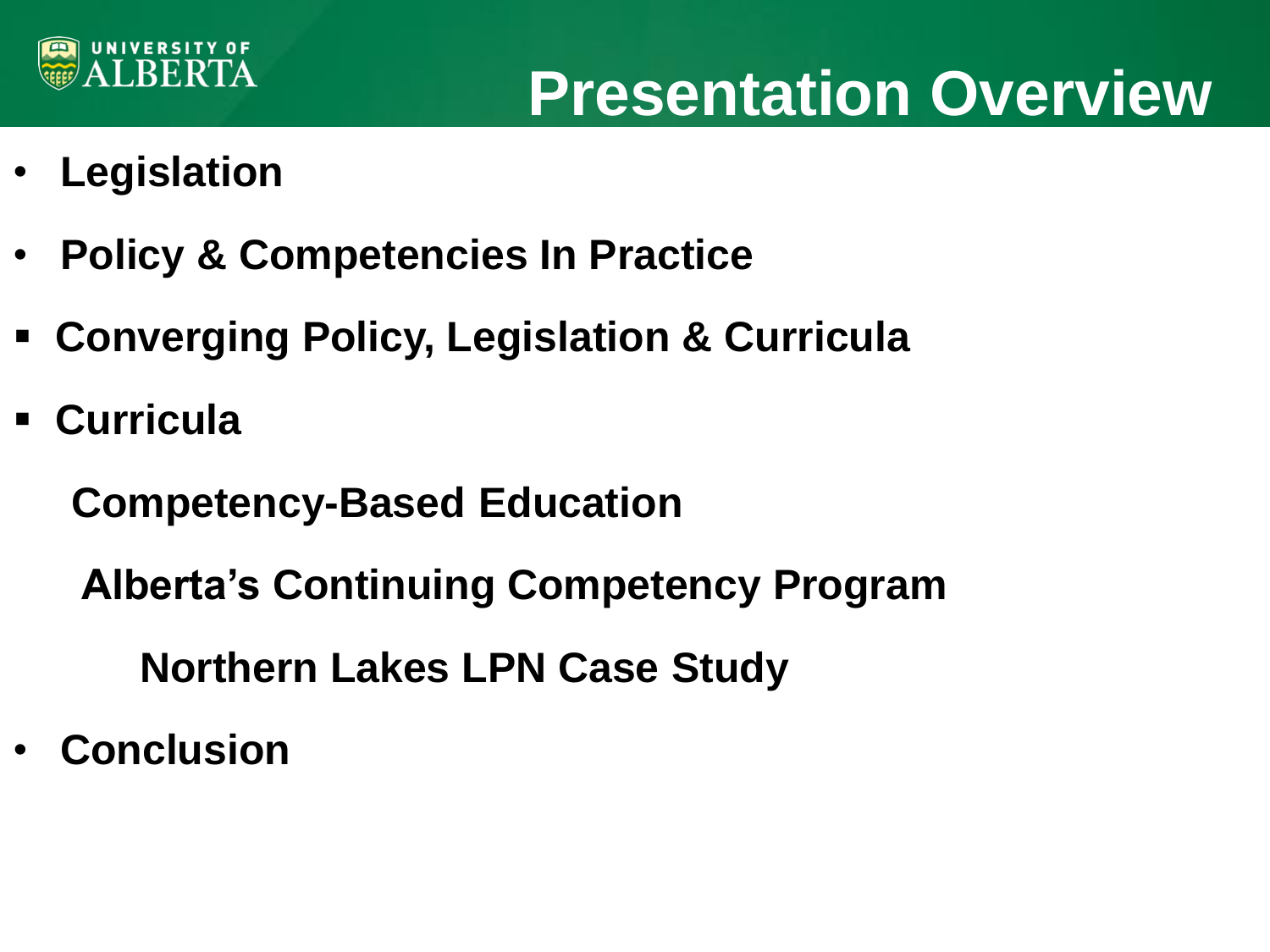

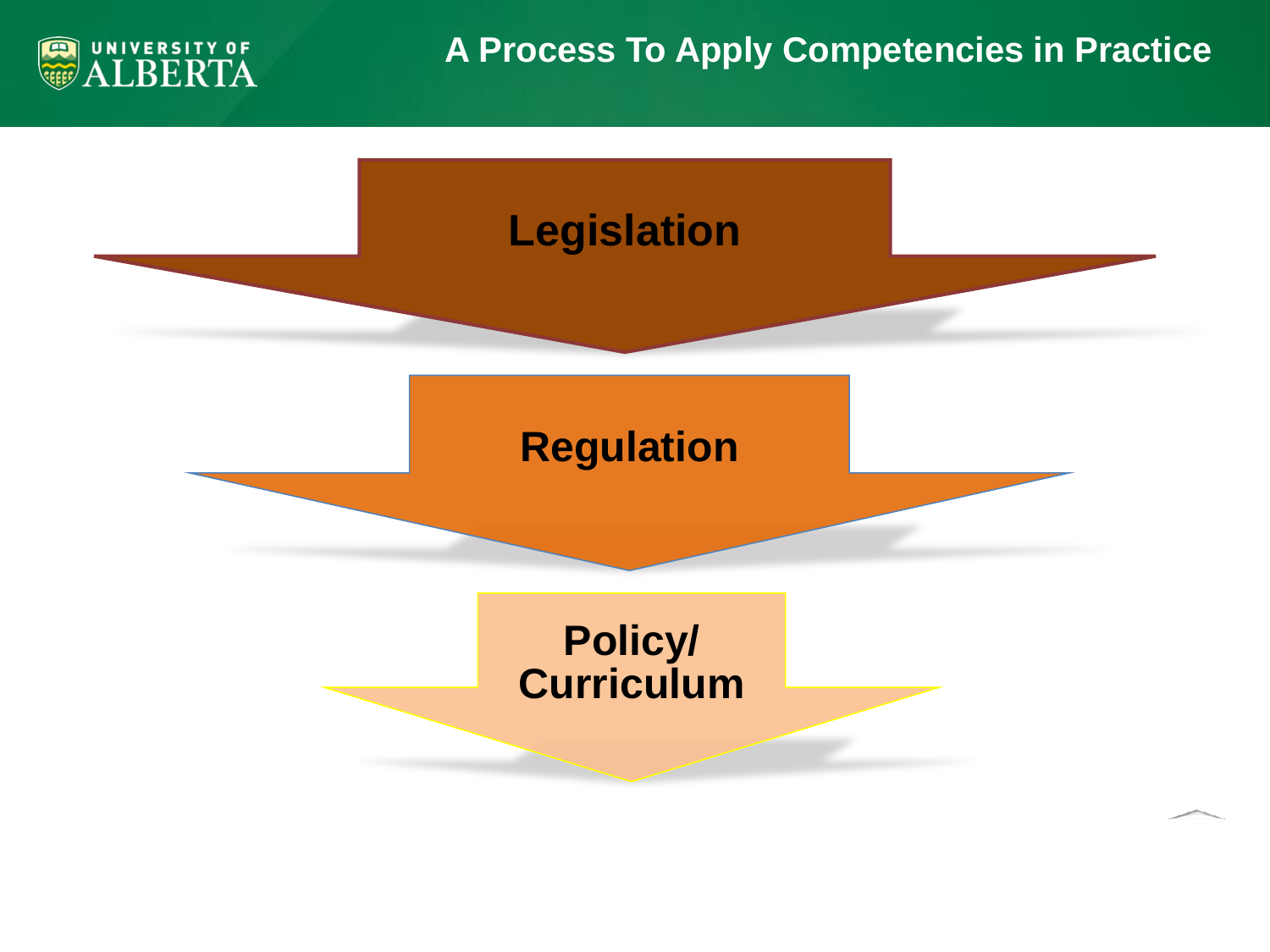

### **Health Professions Act**



Province of Alberta

#### **HEALTH PROFESSIONS ACT**

Revised Statutes of Alberta 2000 Chapter H-7

Current as of July 1, 2015

**26 Self- Regulated Professional Colleges**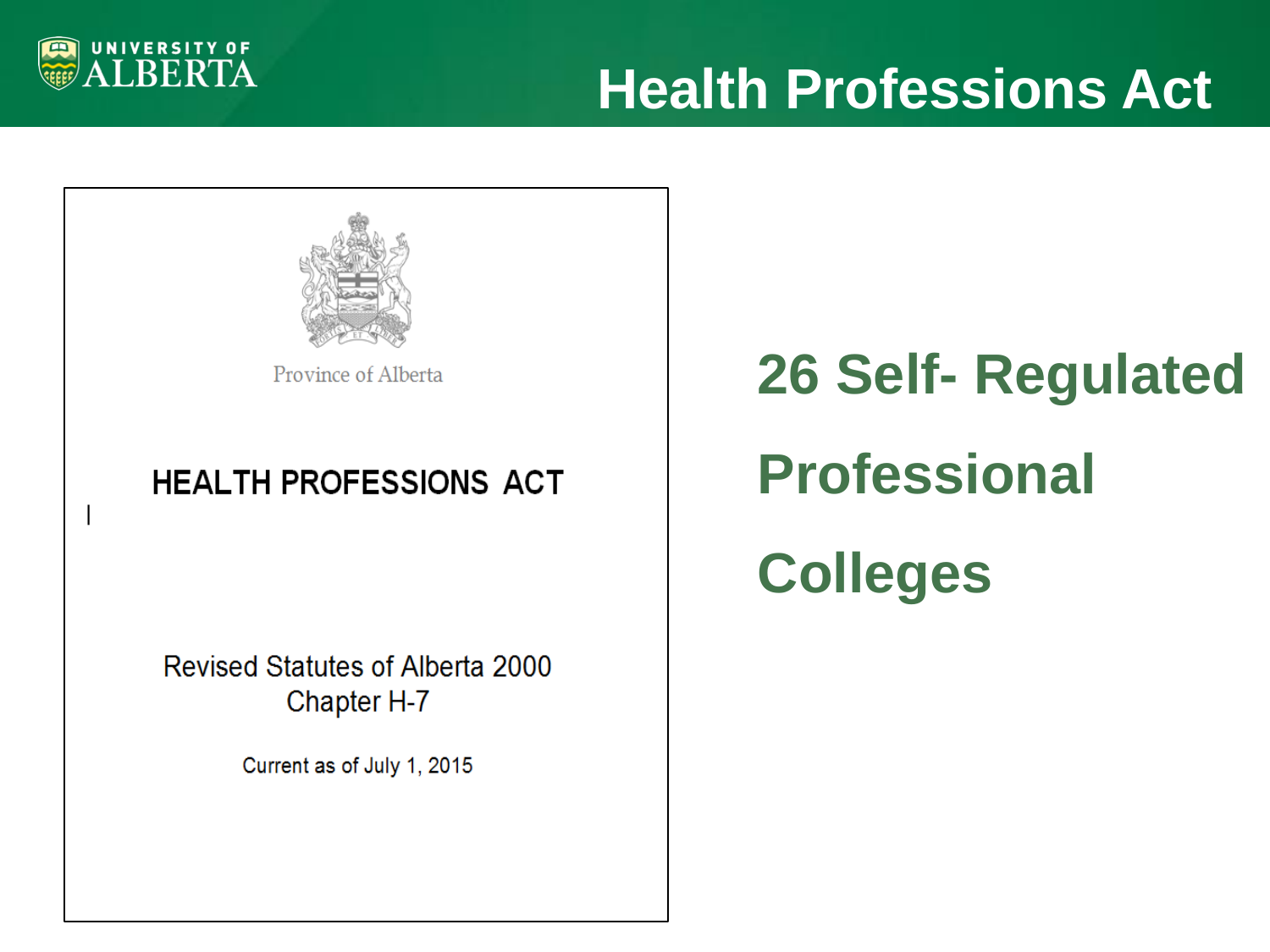

### **Purpose:**

- **Delegates governance of the profession to the colleges**
- **Protection of Public**
- **No exclusive scopes of practice**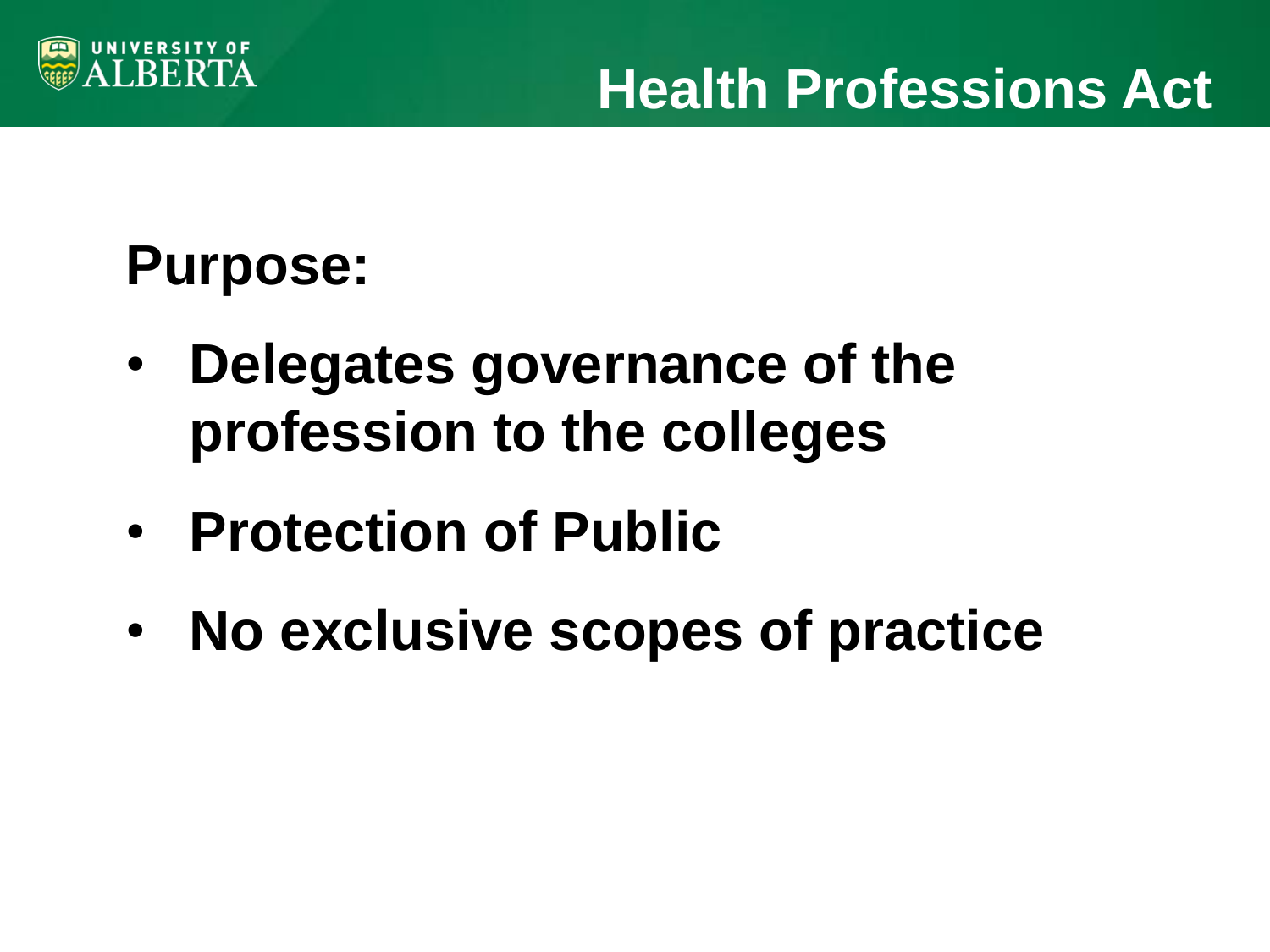

### **HPA- Framework**

- **Part 1: Governance:**
- **Part 2: Registration**
- **Part 3: Continuing Competence**
- **Part 4: Conduct**
- **Part 5: Corporations (n/a)**

**Part 6: Other – suspension, incapacity, ombudsman**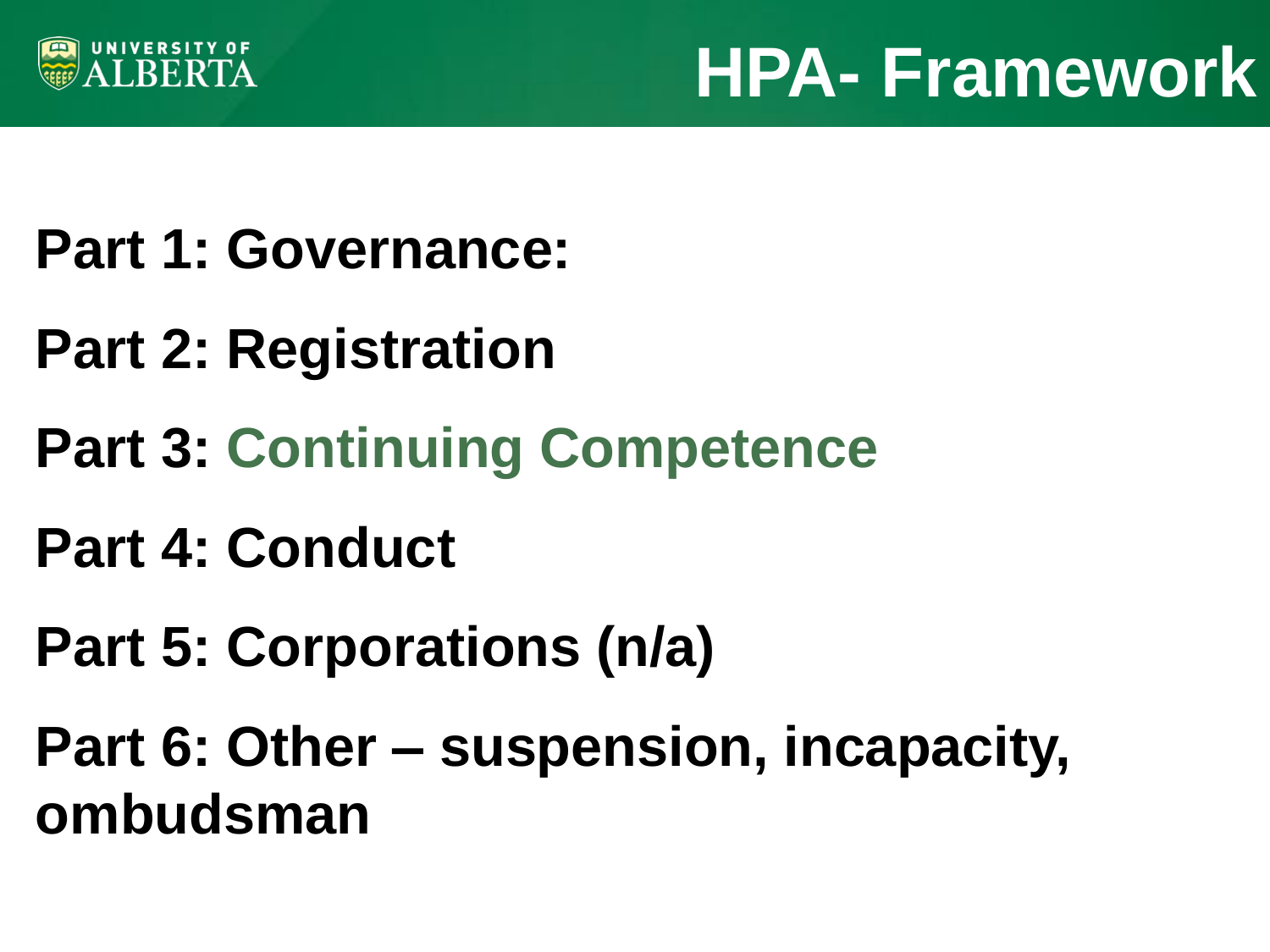

### **HPA- Framework**

# **Part 7: Title Protection** *(OT, SW, RN, LPN, Dr.)* **Part 8: Regulations, Bylaws, COE, SOP**

### Part 8.1: Minister's Direction

- **Part 9: Amendments**
- **Part 10: Schedules**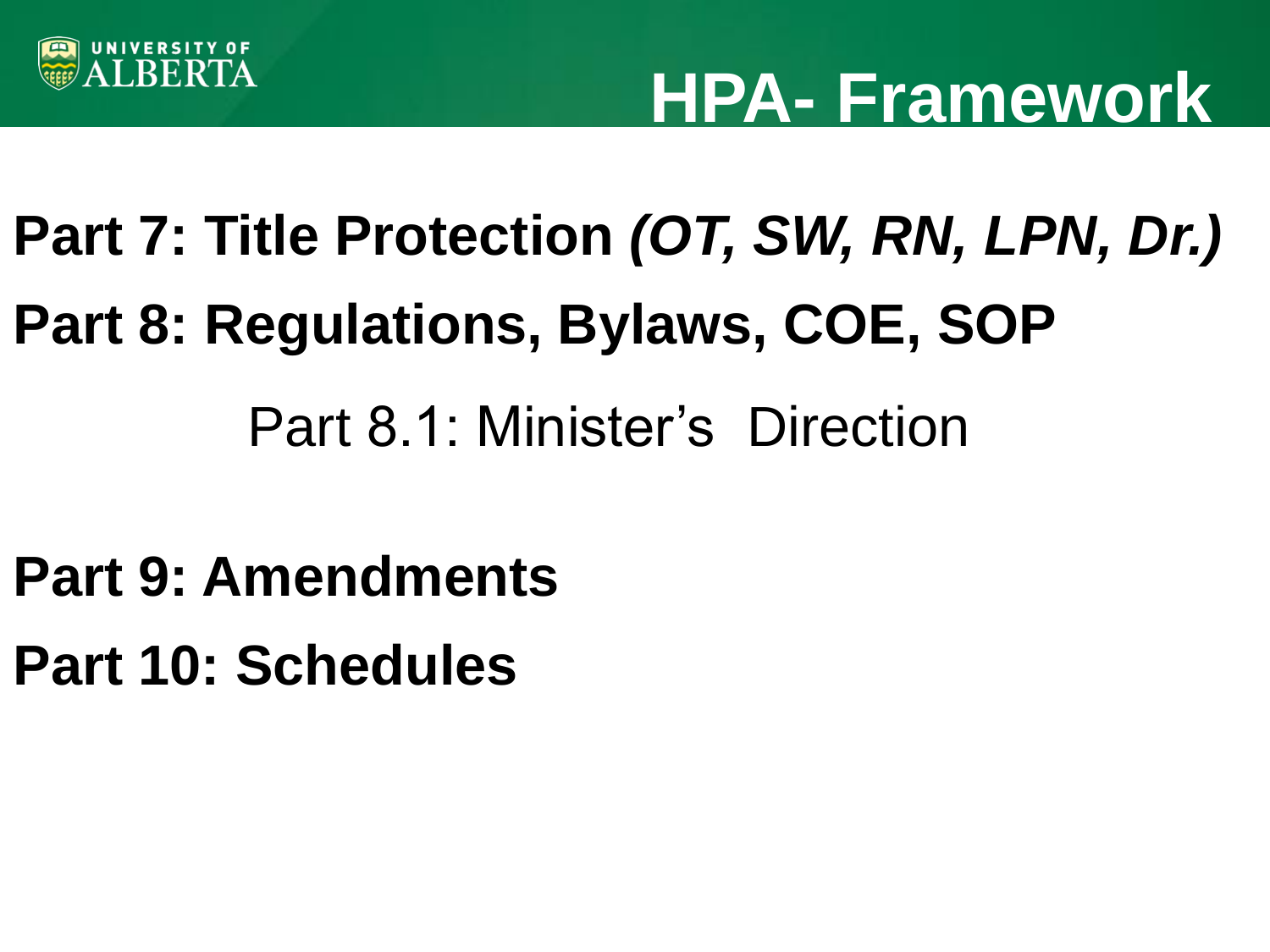

### **Government Organizations Act**



Province of Alberta

#### **GOVERNMENT ORGANIZATION ACT**

Revised Statutes of Alberta 2000 Chapter G-10

Current as of May 14, 2014

### **Restricted**

### **Activities**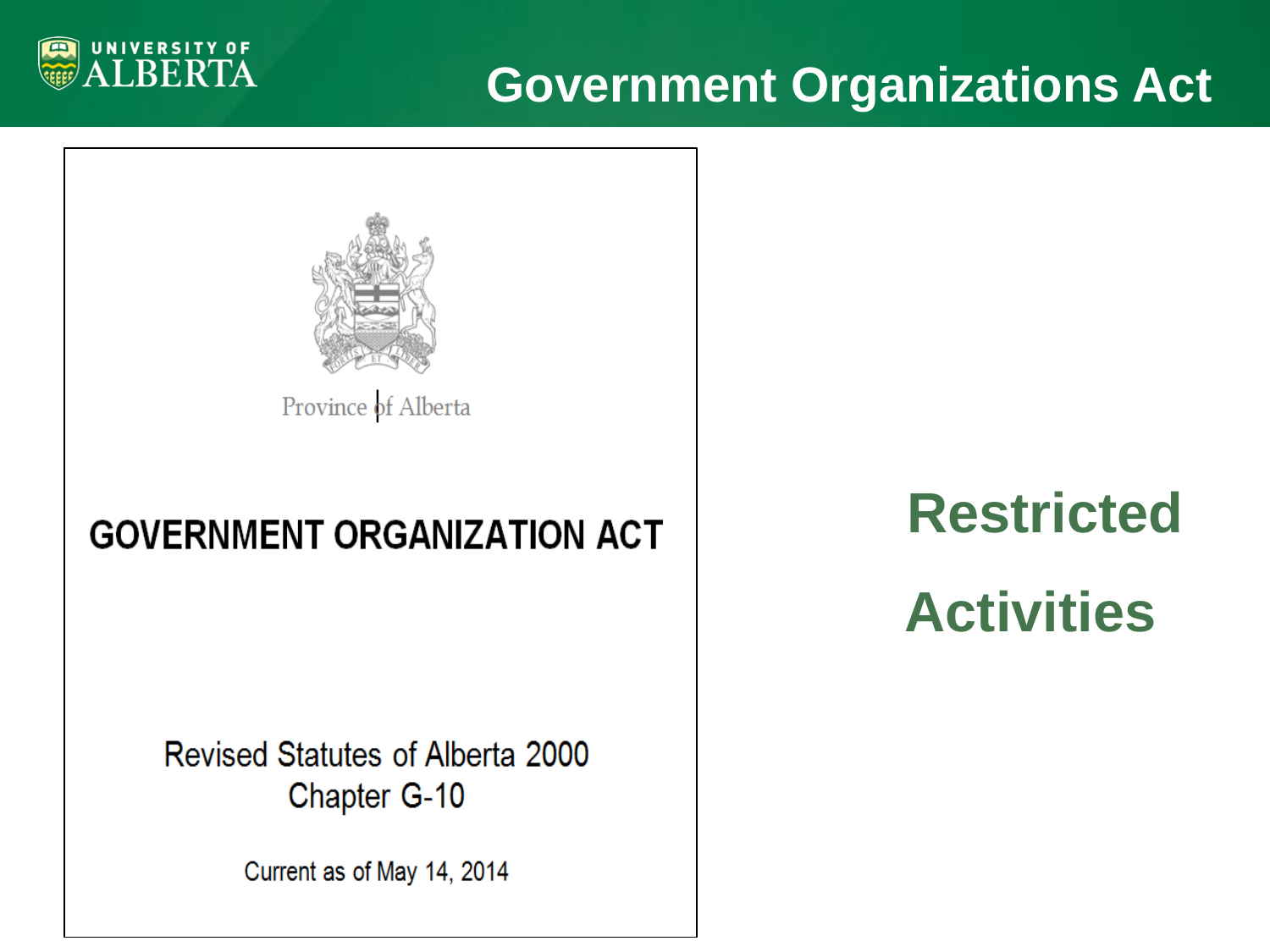



**Education**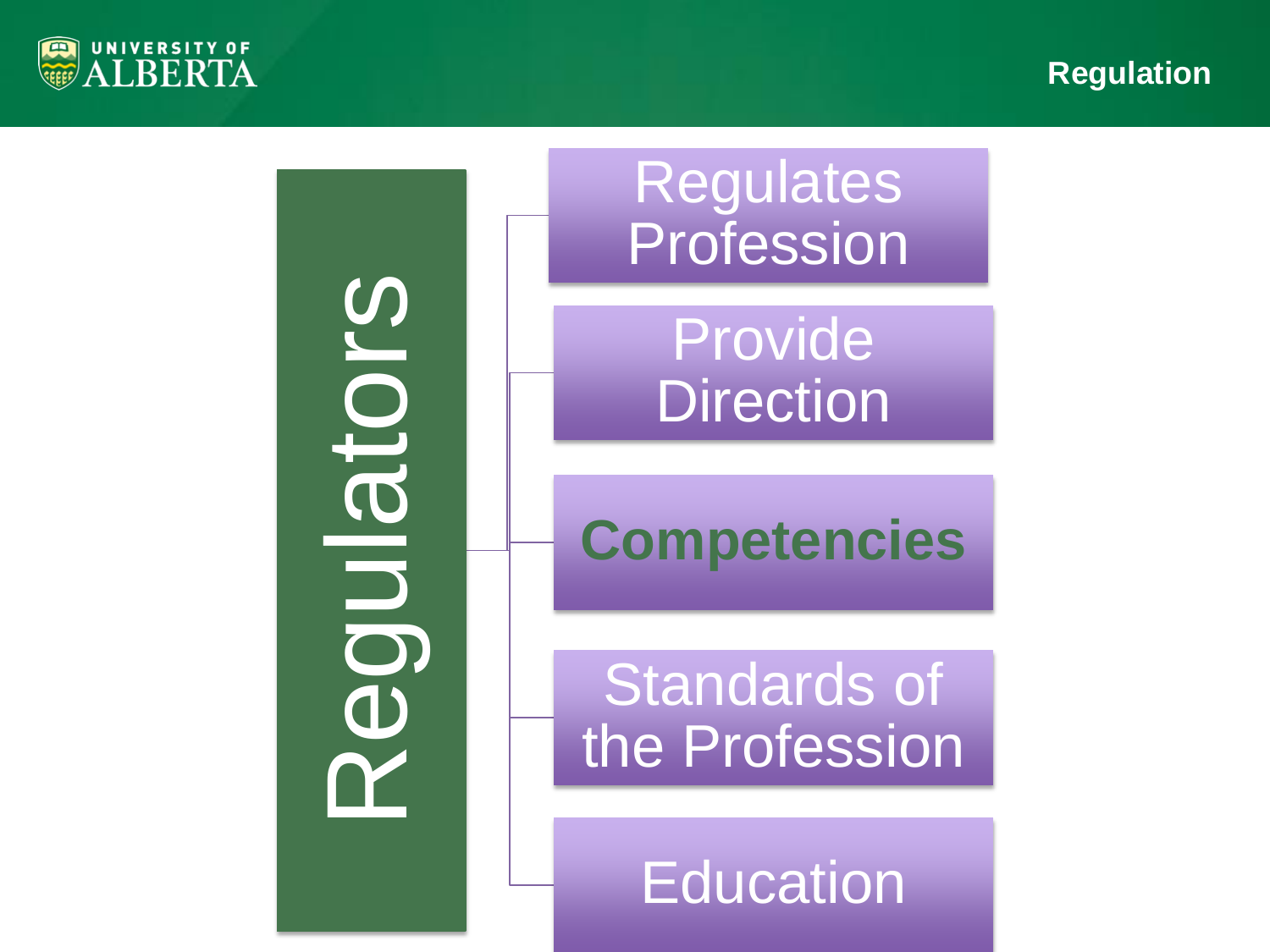

### **Outcome Competency**







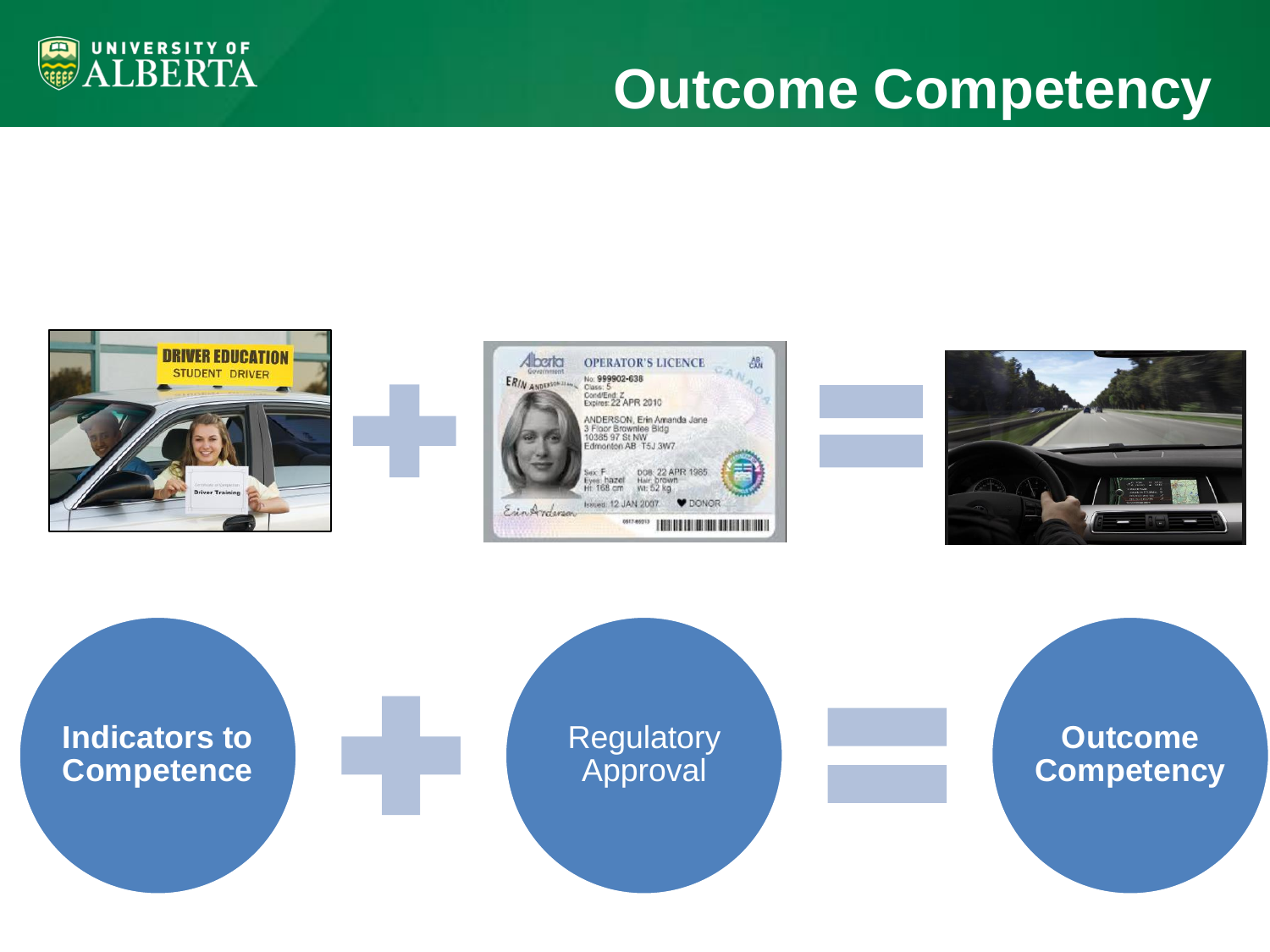



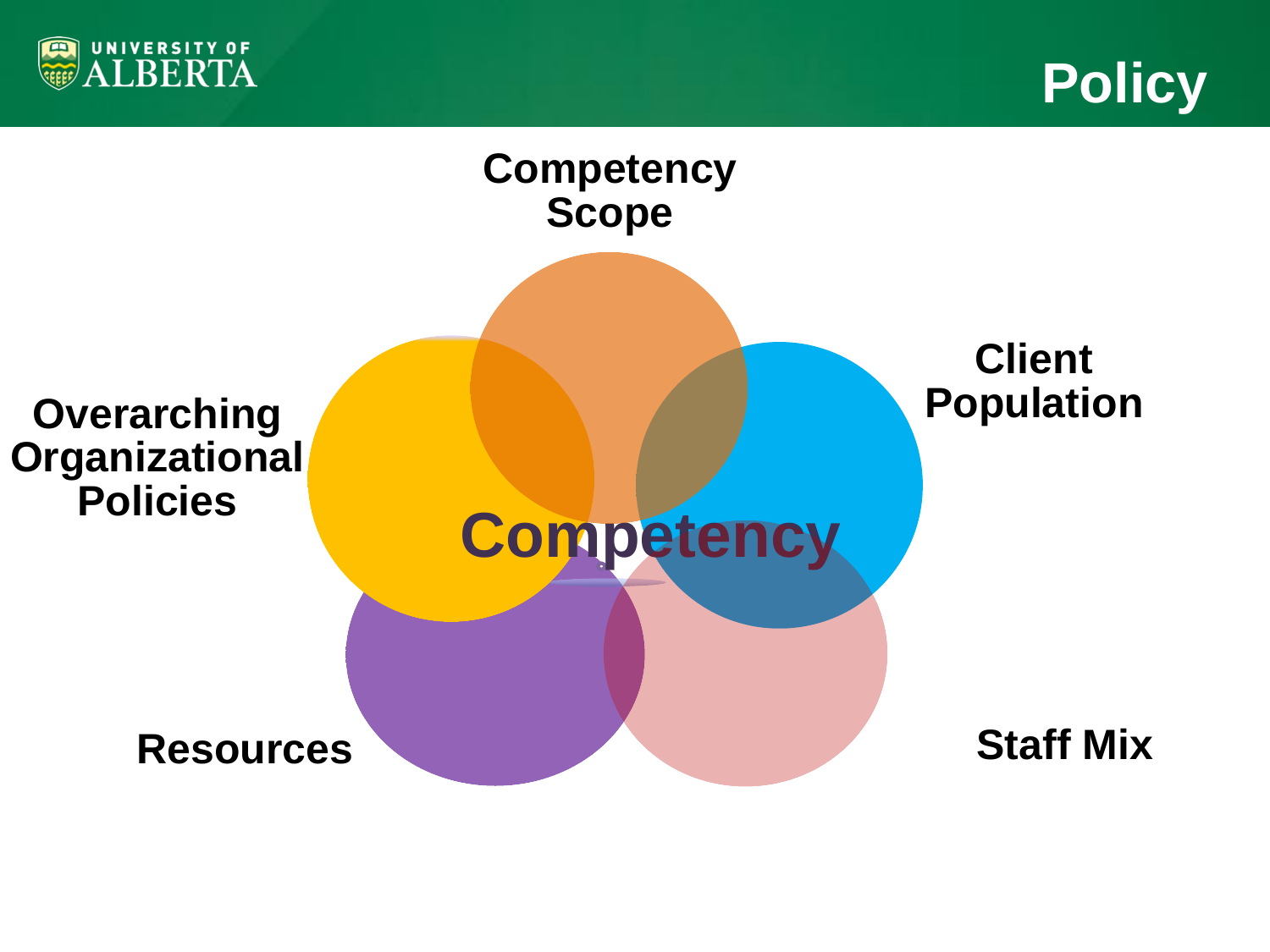

**Competency in Practice**

- **Defined by legislation**
- **Outlined by the regulator**

- **Competencies in practice require;**
	- **1. Requisite knowledge**
	- **2. Practice Knowledge**
	- **3. Policy Support**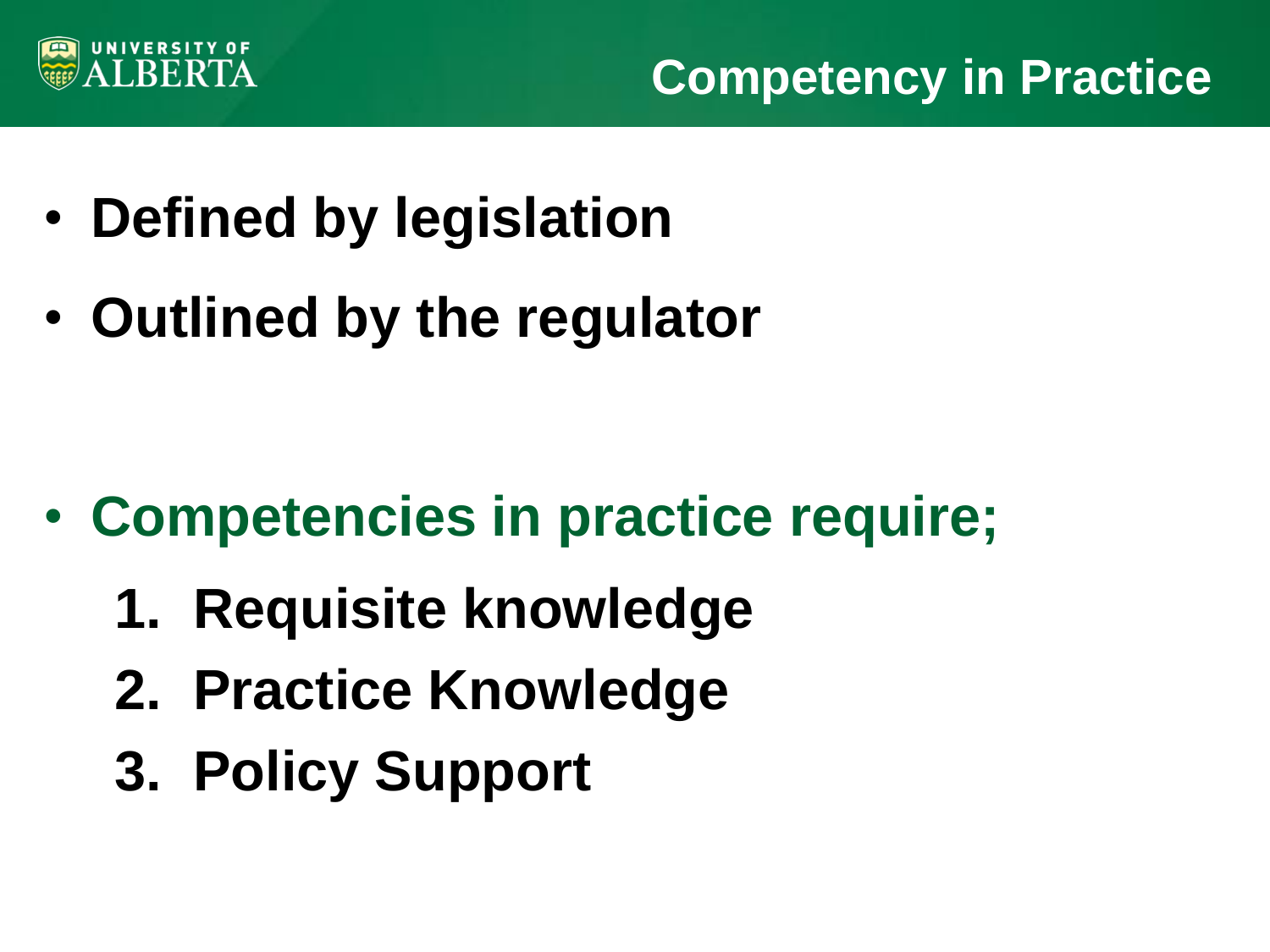

#### **Converging Policy, Legislation & Curricula**

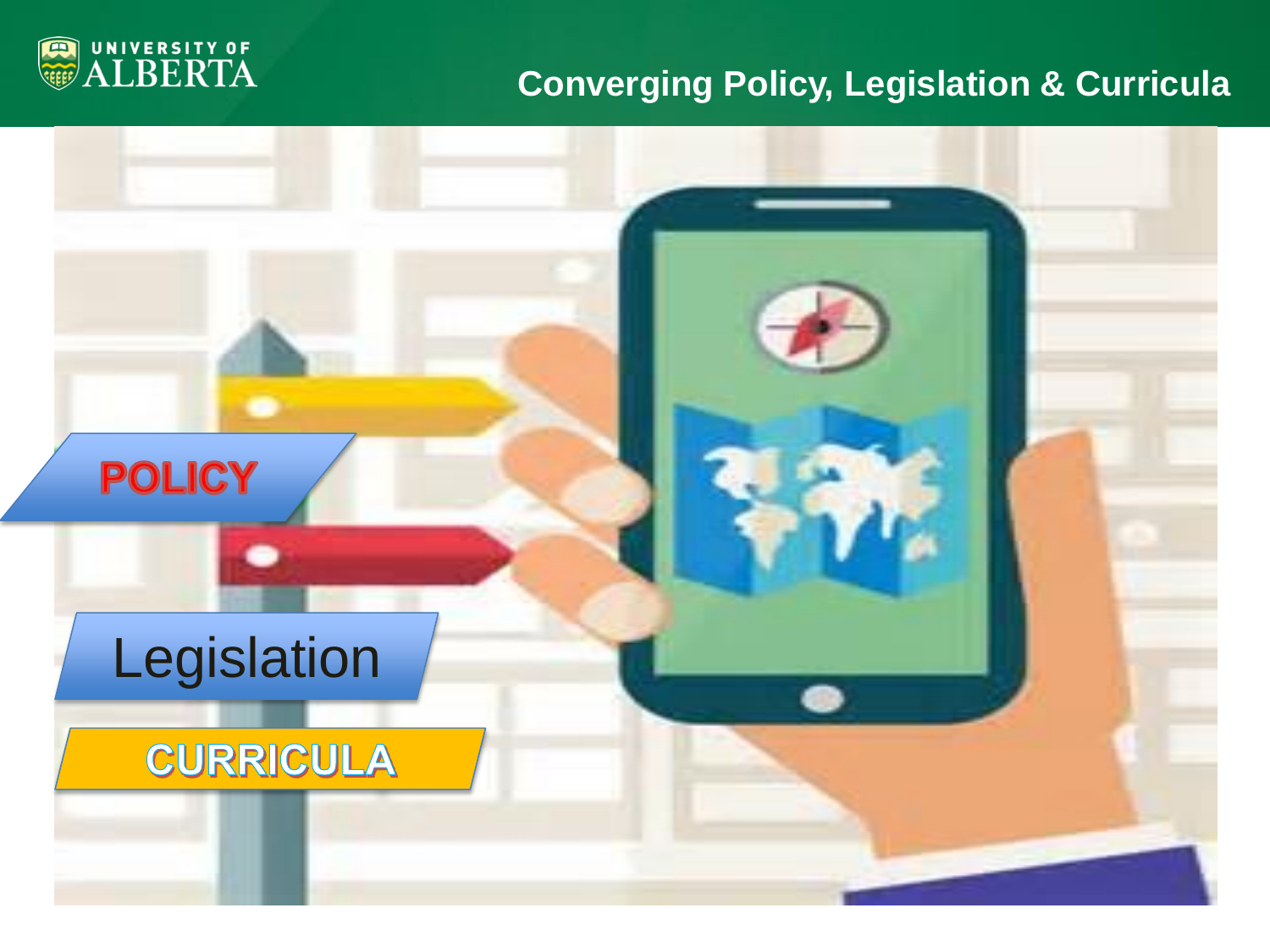

### **Curricula**

### **Educational Institutions :**

- • **Organizational Context**
- • **Theoretical Underpinnings**
- • **Planning Process**



**When a curriculum change is needed for an educational program to support competencies (Kowalski, 1988).**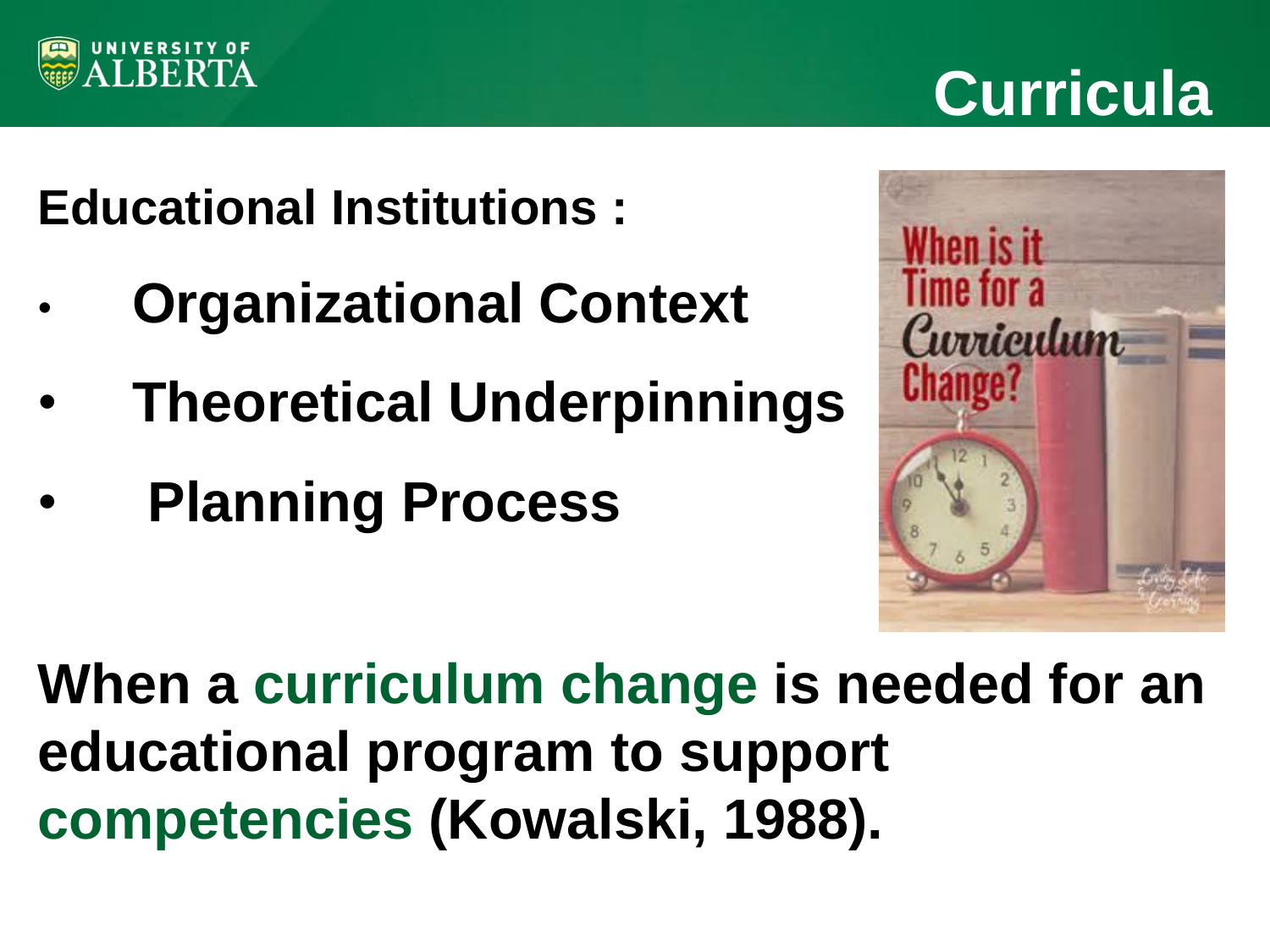

**The health disciplines supports the integration of cognitive and practical learning into the practice environment**

- **by aligning educational activities to focus on competency based curricular outcomes**
- **the entry-to- practice competencies of the discipline (Leggert, 2015).**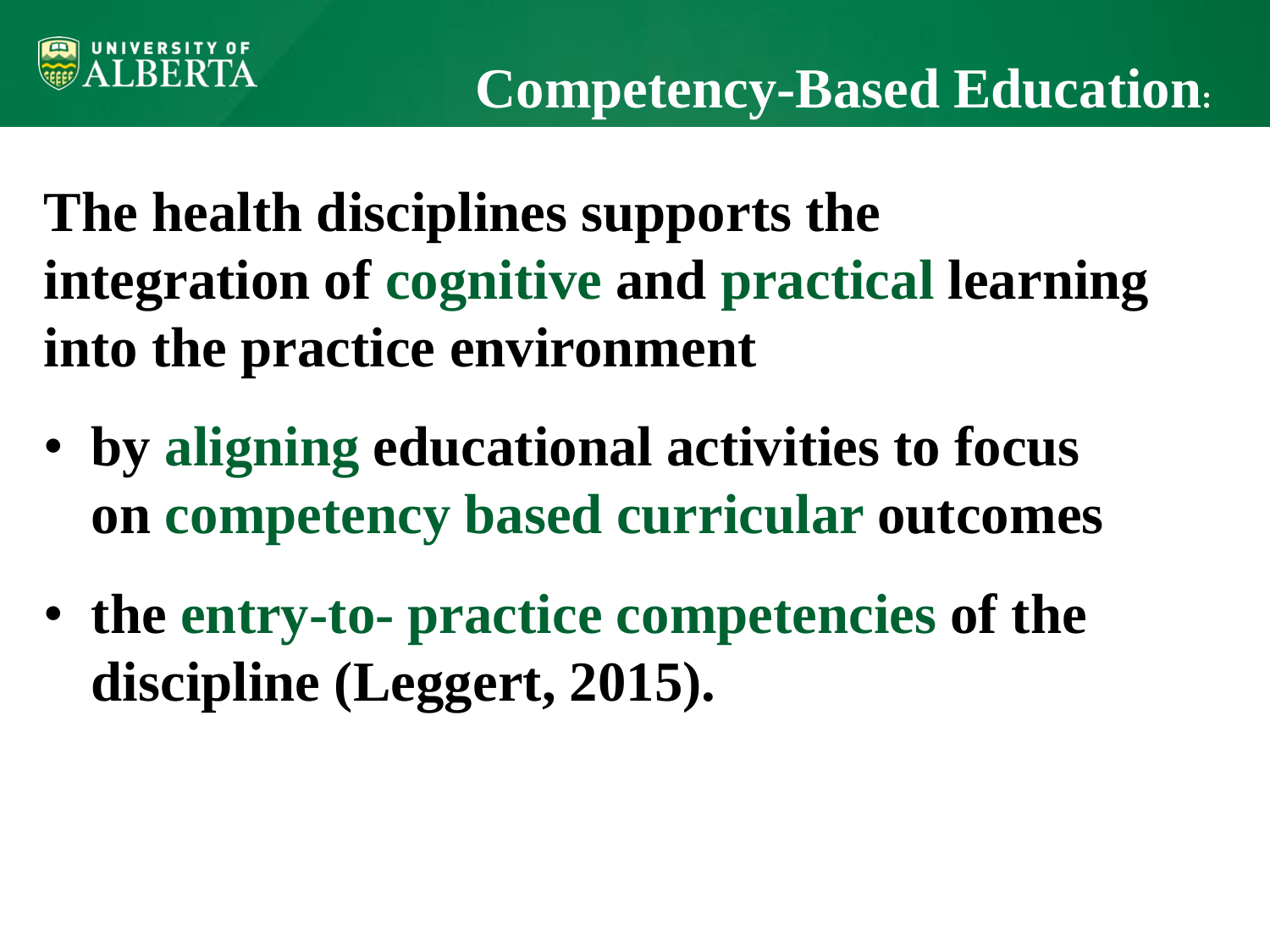

**The trend in curriculum development is to create :**

- **an education framework that ensures access to care**
- **high-quality outcome competencies for future health care professionals**

 **(Bellack & O'Neil, 2000; McEwen, 2002).**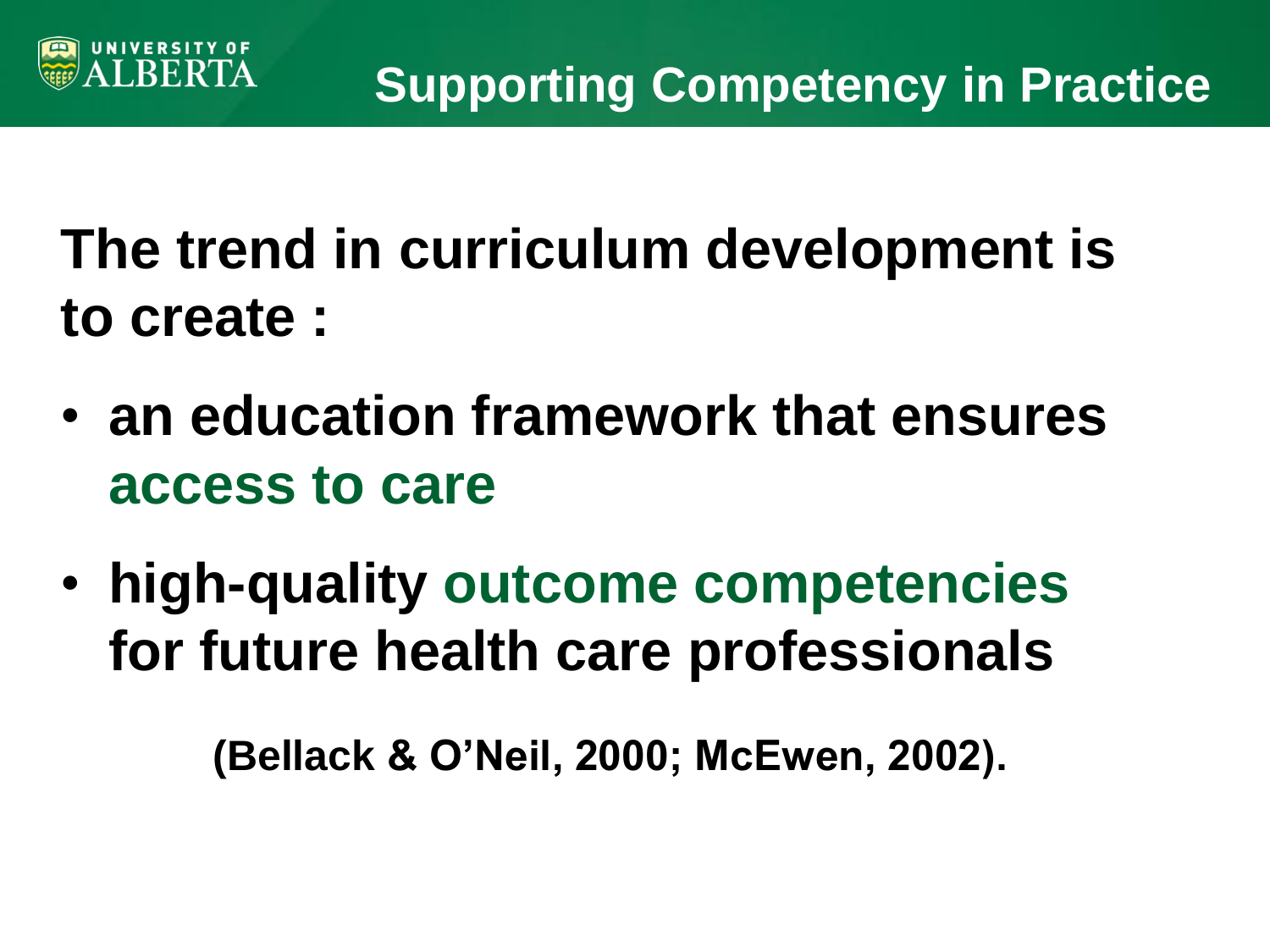

## **CASE STUDY:**

# **Northern Lakes College's Licensed Practical Nurse Program**

**Curricula and Accreditation**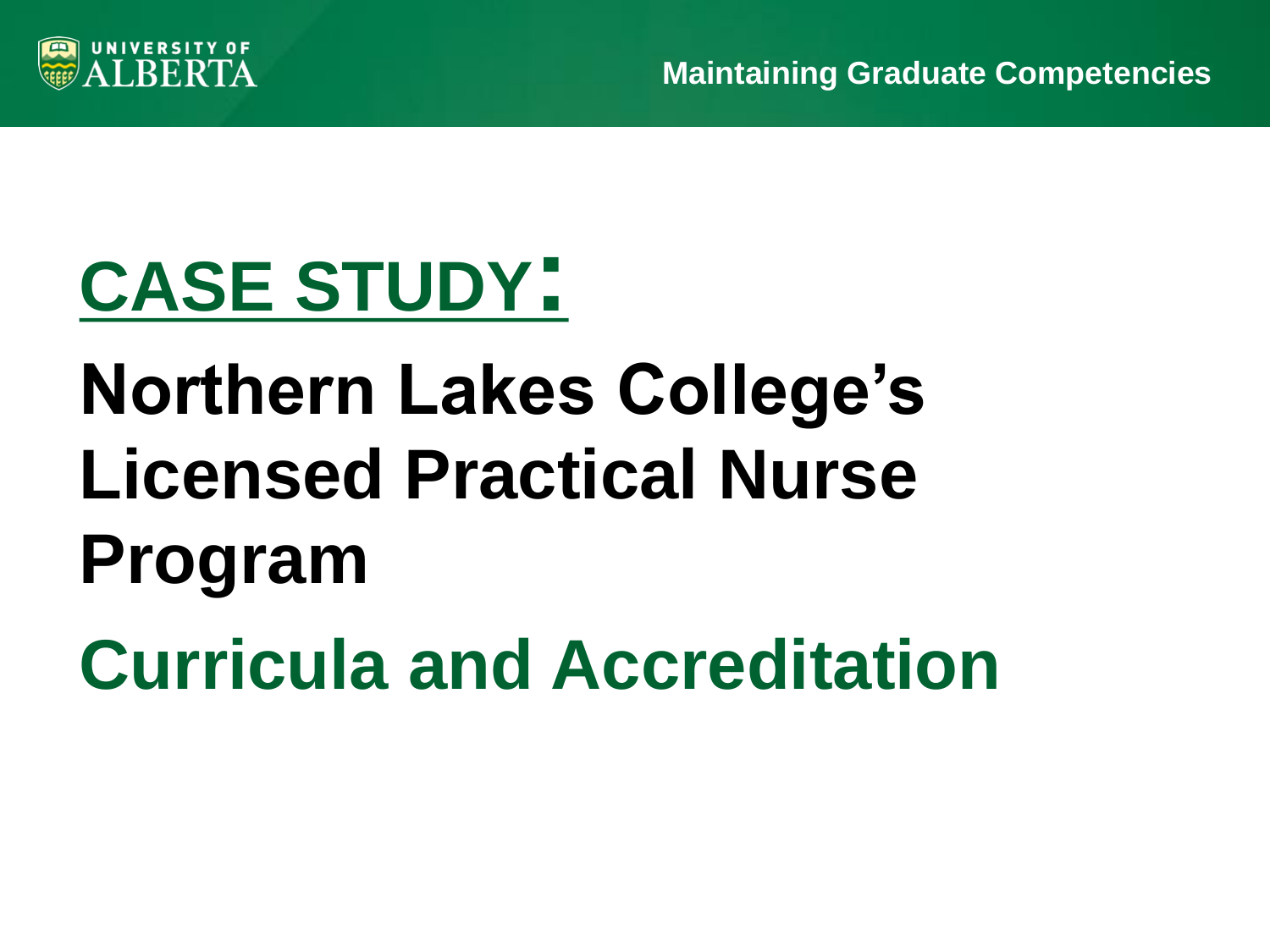

#### **The Alberta Competency Profile for LPNs**

- **1998 Introduced**
- **2004 2nd Edition following initial proclamation of the profession under the Health Professions Act.**
- **2005 2nd Edition version was released with slight edits following a pan-Canadian project that involved the review and validation of competencies for LPNs in ALBERTA, British Columbia, Saskatchewan, Manitoba, New Brunswick, Nova Scotia, Newfoundland/Labrador, and Prince Edward Island.**
- **Competency and Standardized Metric Throughout Canada**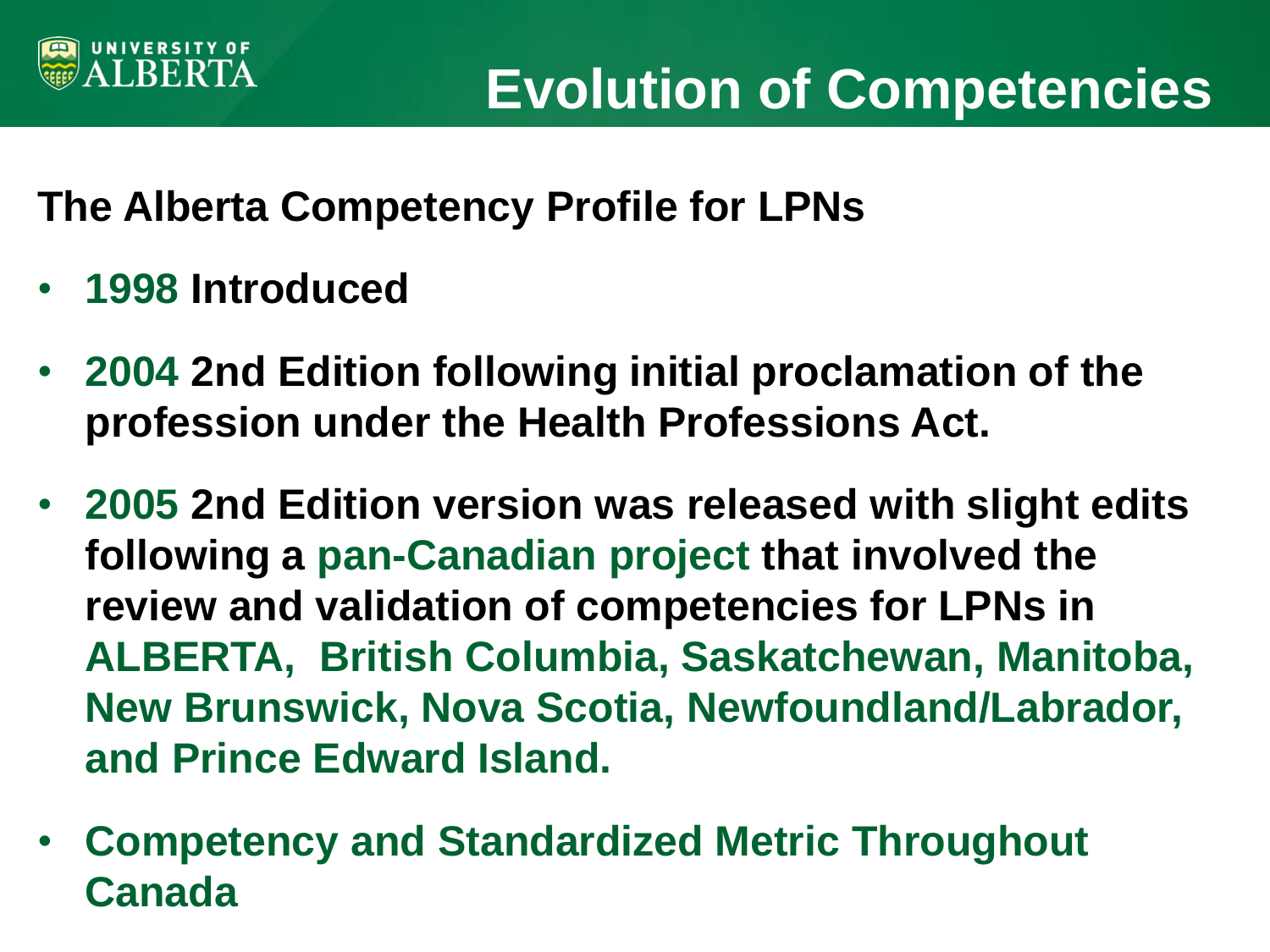#### **CHANGE in Competencies over Time:**

**2005, The Competency Profile for Licensed Practical Nurses in there has been considerable change and advancement to LPN scope of practice within Alberta.**

**2015, The Competency Profile for Licensed Practical Nurses reflects LPN education, role and scope of practice occurring in 2015.**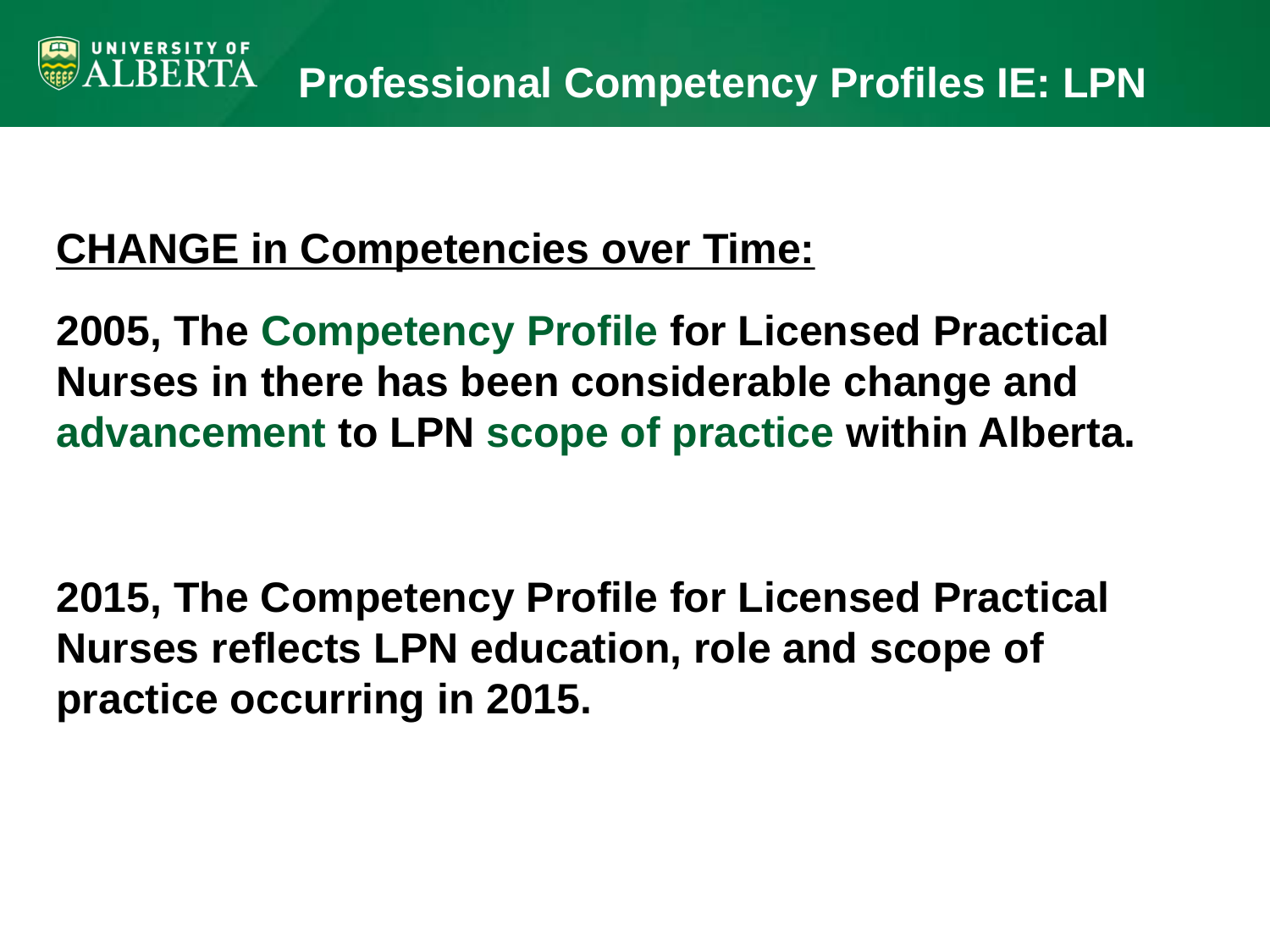

- **Each LPN Graduate has a set of competencies specific to their individual knowledge, experience, practice, and workplace setting.**
- **No one LPN Graduate is required to possess all competencies and the degree of proficiency in each competency will vary on practice area.**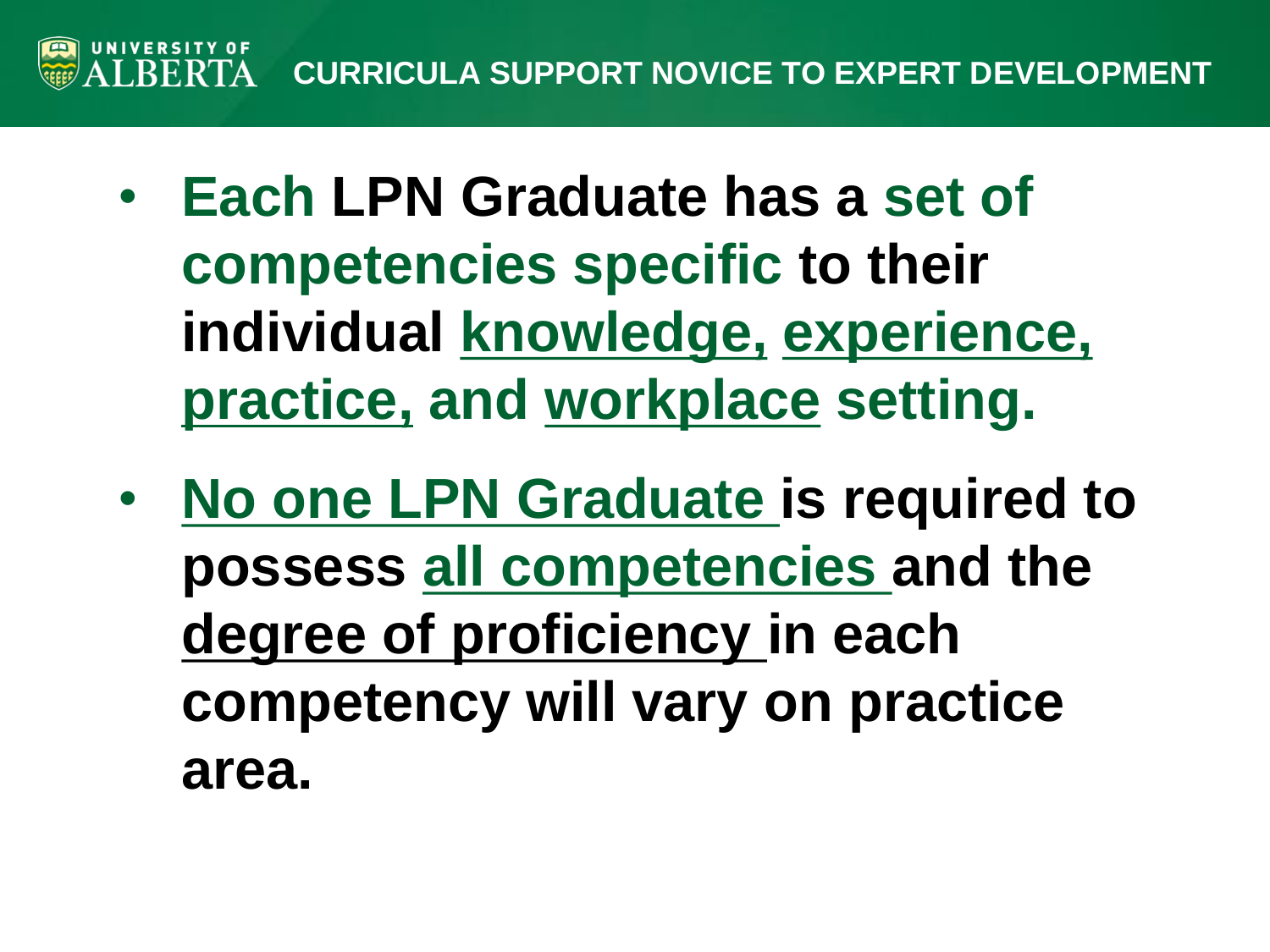

# **Competency-Based Education + Curriculum Requirements**

- **Support the learner to strengthen the attributes they currently possess**
- **Focus teaching on new competency attributes that are required to be "competent in practice".**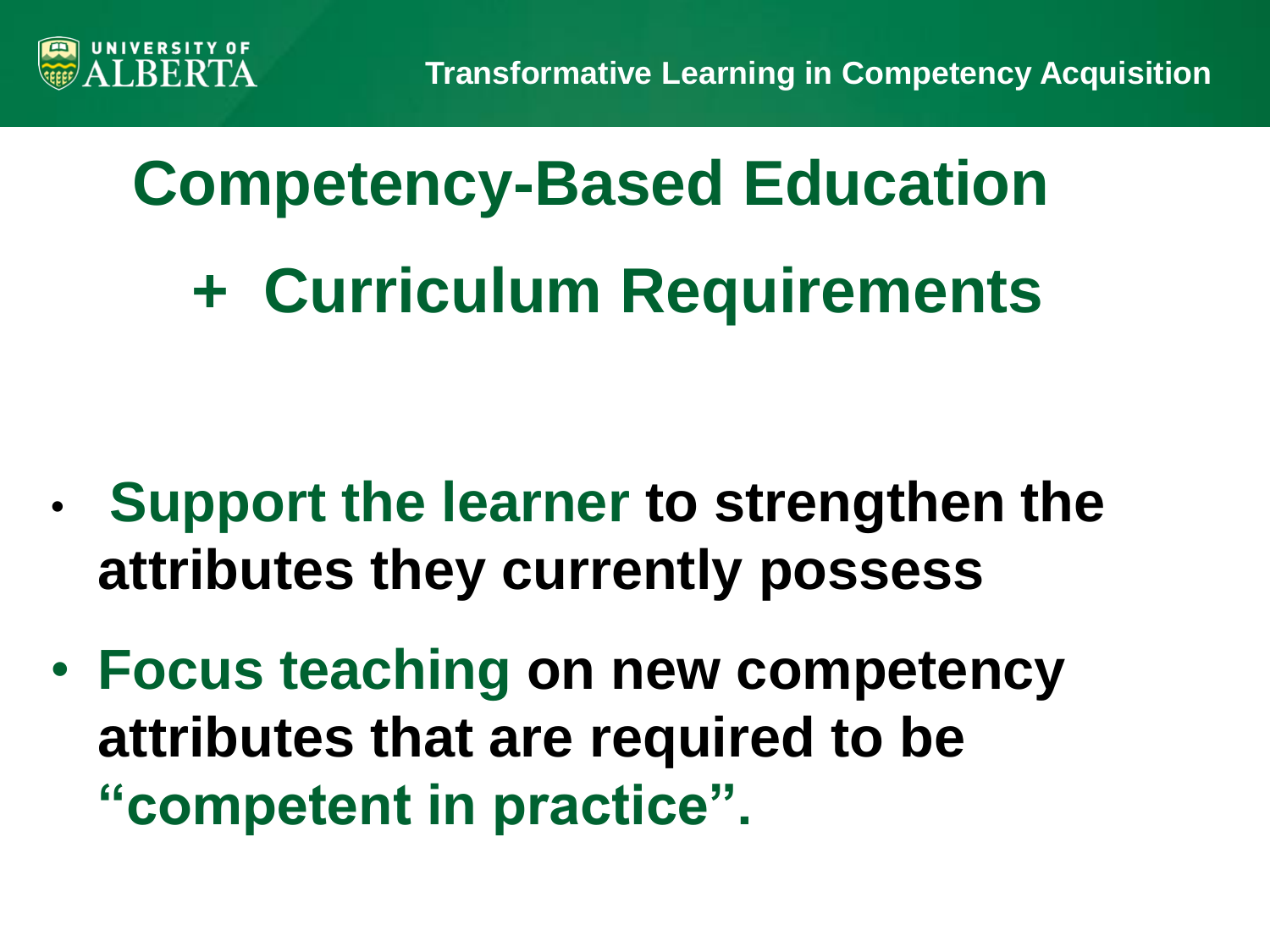

#### **Significant: The updated Competency Profile**

- **marks a clear change for the profession of the Licensed Practical Nurse**
- **will guide the profession well in the coming years.**

#### **POST SECONADRY ROLE: ACCREDIATION**

• **UPDATED curricula will be required by post secondary institutions such as Northern Lakes College LPN Program to ensure the curriculum aligns with the Update Competency Profiles.**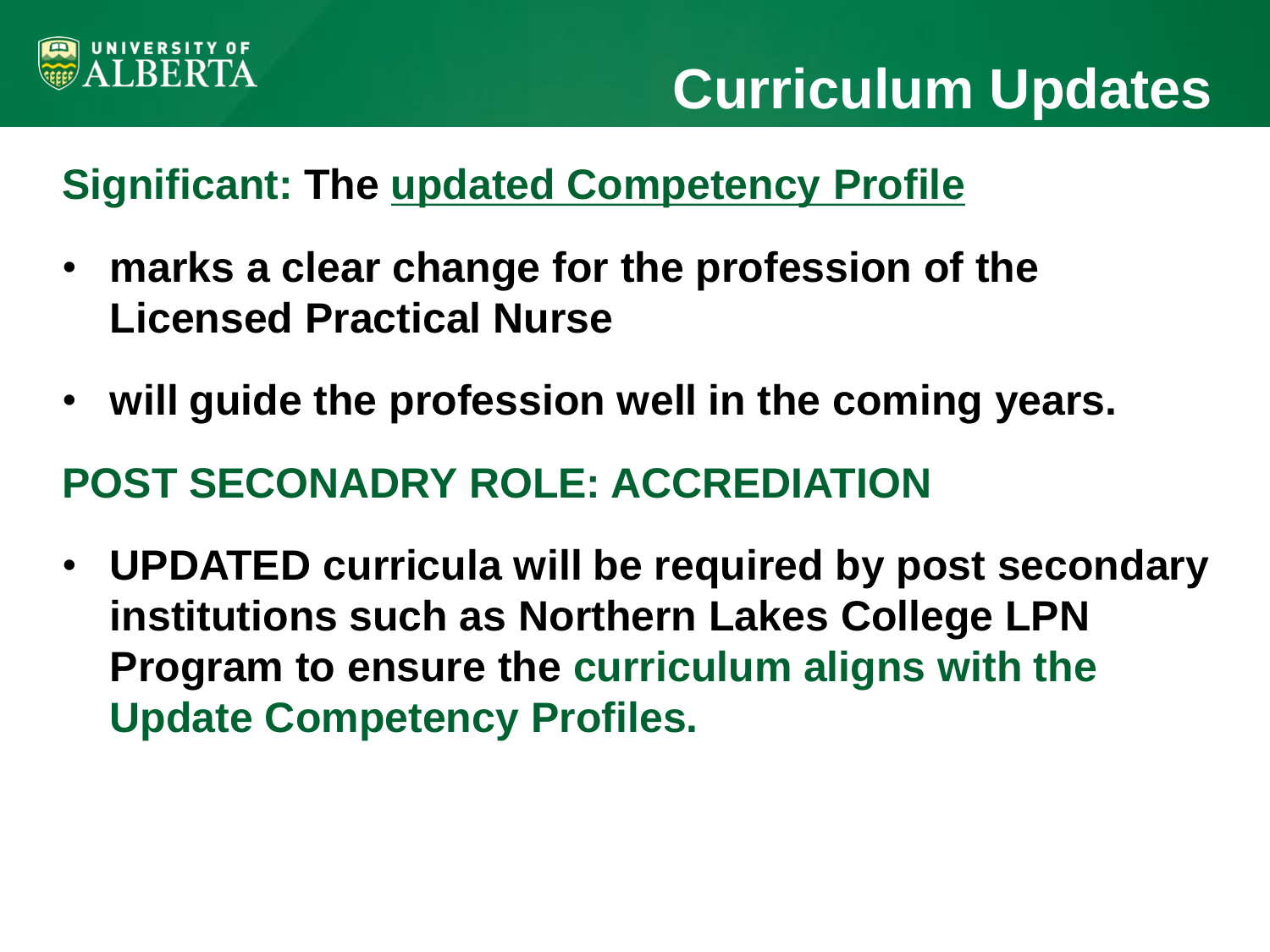

**Revisions of the 2015 Competency Profile for LPNs.** 

**The process of revision involved consultation with over a thousand individuals,**

- **LPNs**
- **Practical Nurse Educators ( Curricula)**
- **Employers of LPNs**
- **Practice experts**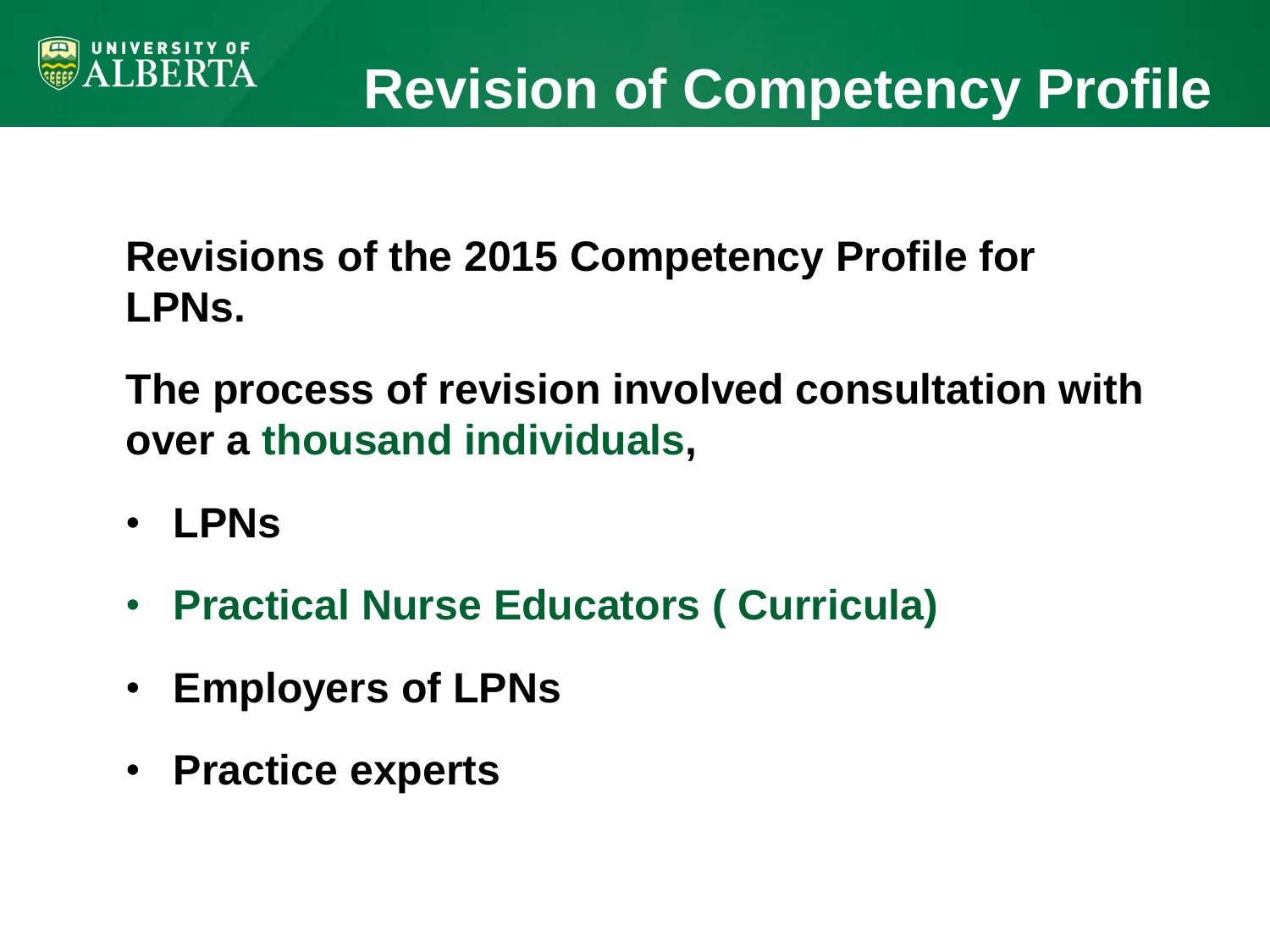

**E-12-7 Demonstrate knowledge and ability to perform therapeutic phlebotomy according to agency policy.** 

**E-12-6 Demonstrate knowledge of use of therapeutic phlebotomy for conditions including:**  • **hemochromatosis**  • **sickle-cell anemia**  • **polycythemia** 

### **Introduced June 1st , 2015 - NEW COMPETENCY IN CURRICULUM**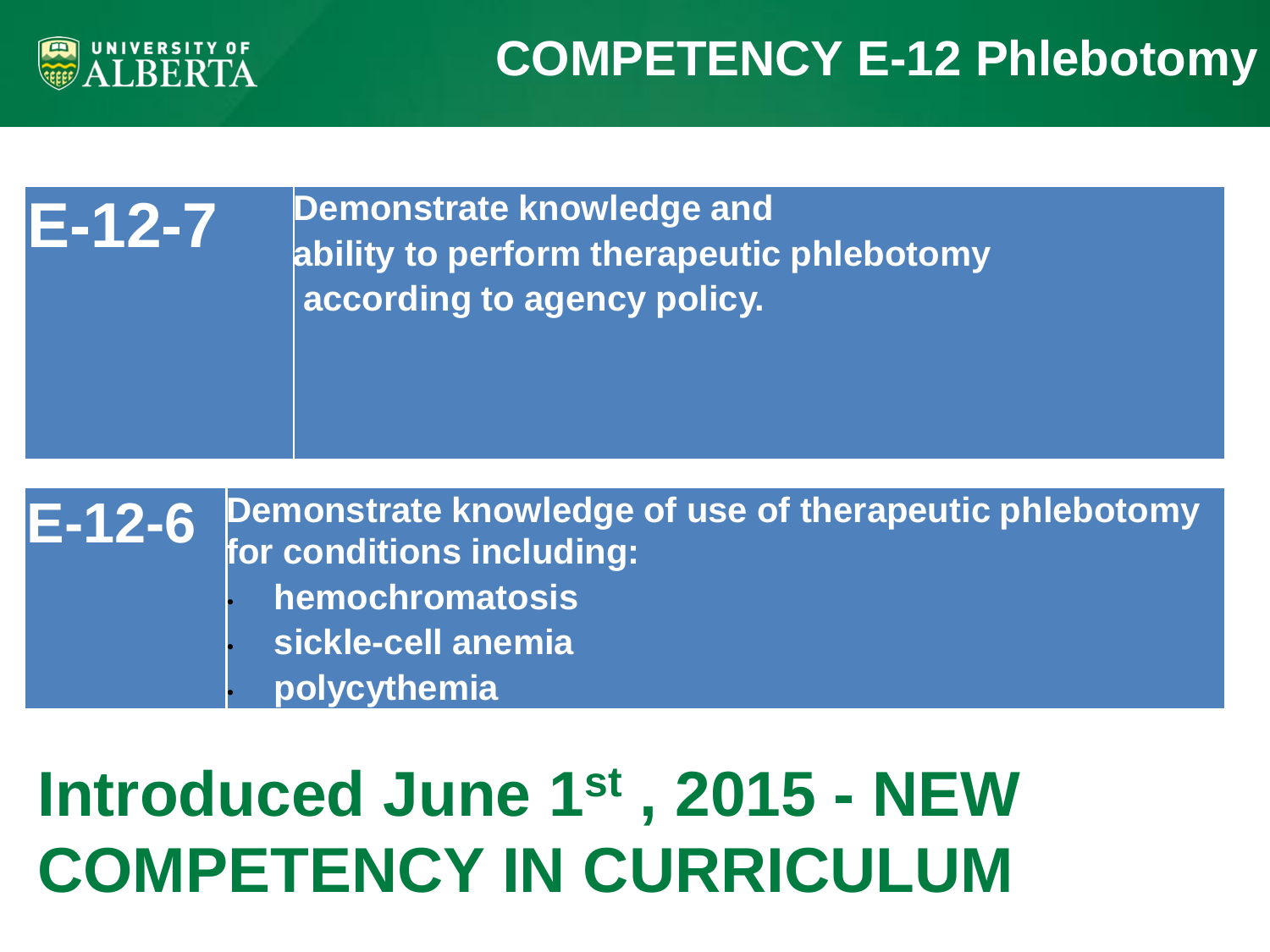

- **LPNs have the responsibility and accountability for autonomous nursing practice.**
- **Curricula threads the competencies student require to provide the knowledge and skill for a NOVICE student scope of practice. (Applin, H., Williams, B., Day, R., & Buro, K. (2011).**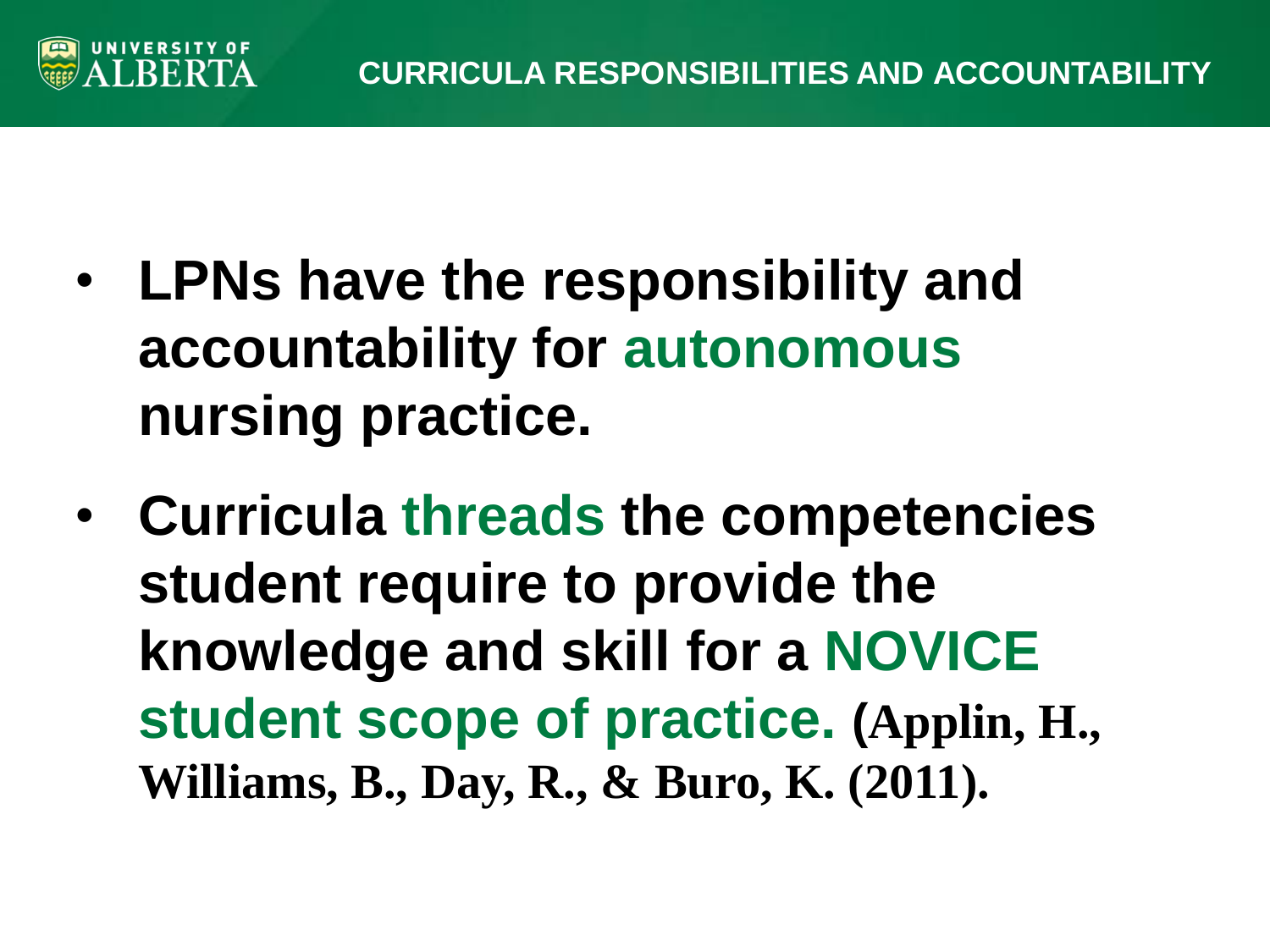

#### **Knowledge Utilization and Application**

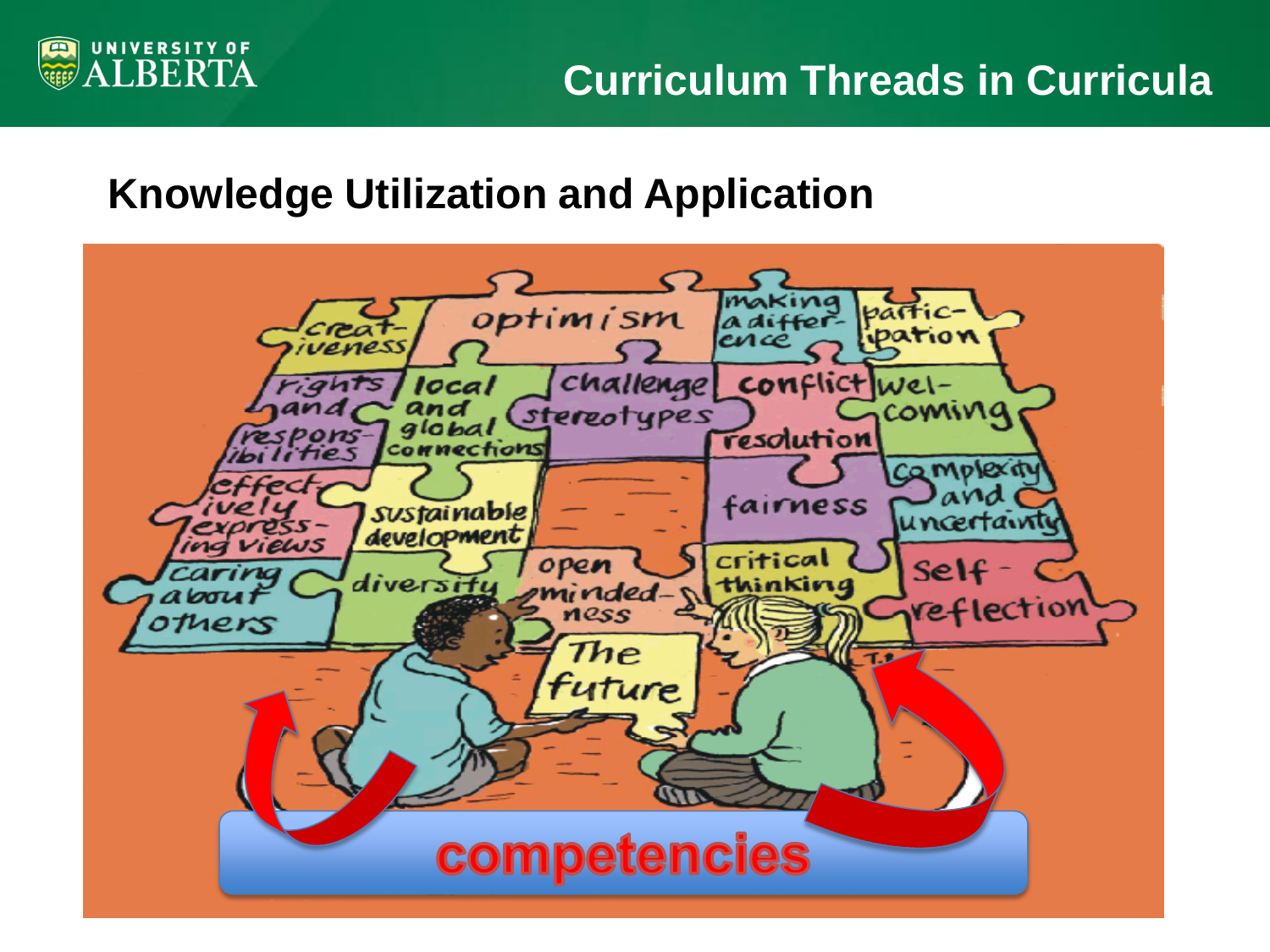

#### **Aligning Curriculum with Competencies Course by Course IE) Nursing Communication Course :**

*New Competencies updated by the regularity Body:*

- **1) Global Health Connections**
- **2) Diversity and Cultural Sensitivity**
- **3) Truth and Reconciliation in Indigenous Health Outcomes with curricula**

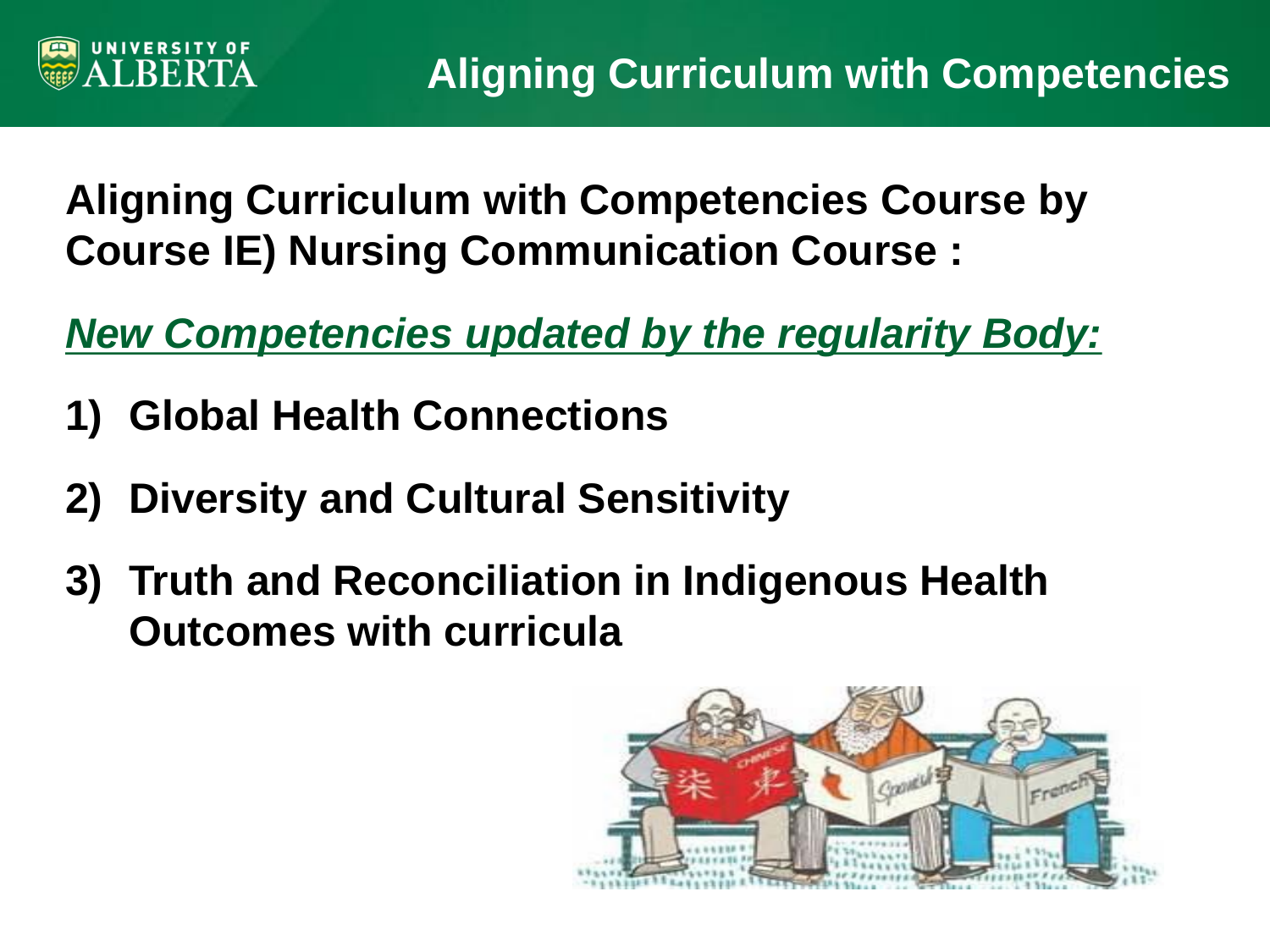

**Defines the scope of practice of LPNs in Alberta and provides a foundation for the College of Licensed Practical Nurses of Alberta's Continuing Competency Program (CCP) by providing a reference for LPN ongoing assessment of individual competence.**

 **IE) Assignment in Curriculum to support the student learning of competency program post licensure**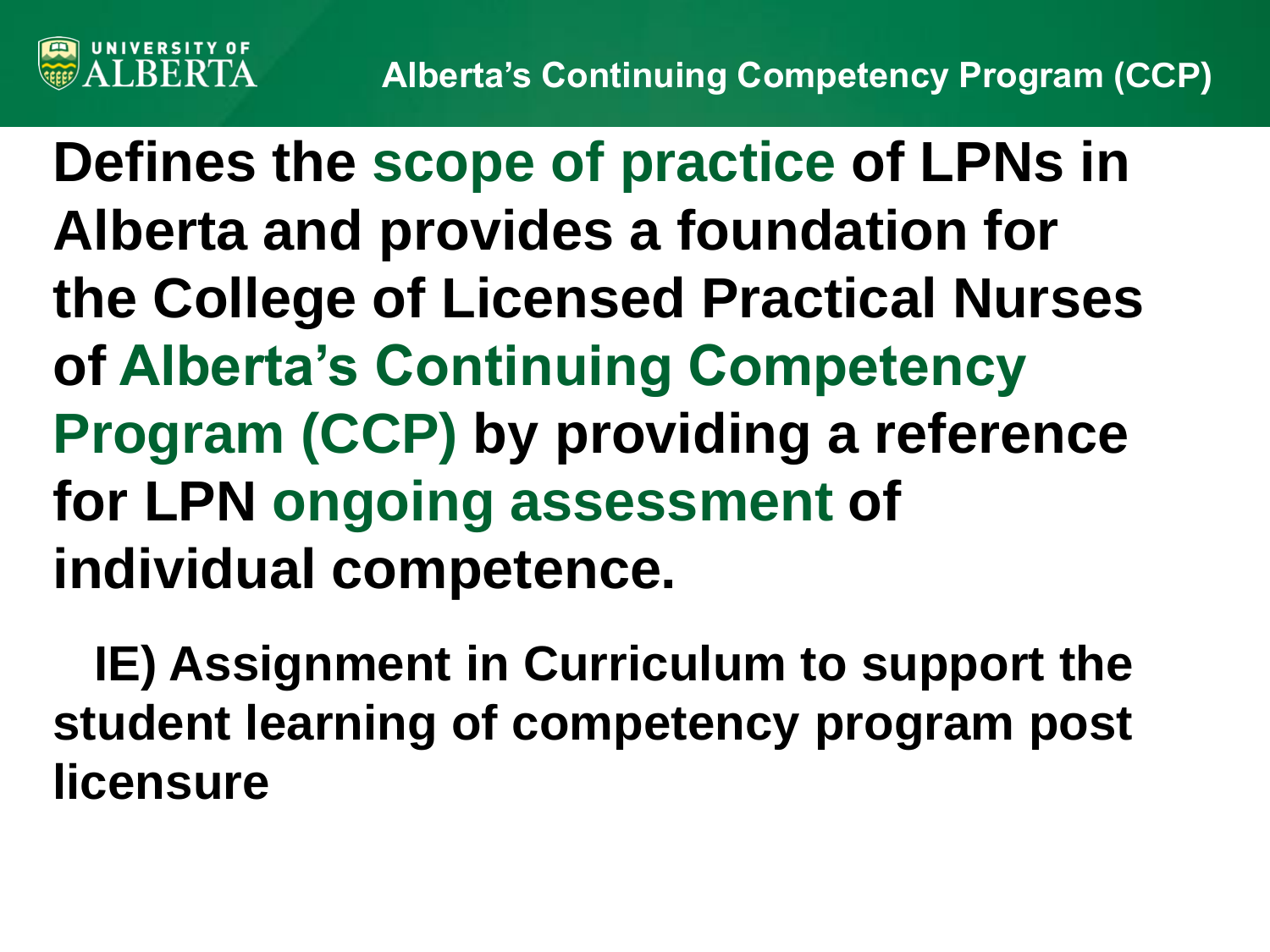

**It's important to consider a number of factors in full utilization of LPN competencies:**

- **Client needs – complexity, predictability, acuity of individuals and groups of clients**
- **Nurse Competency – individual competence and team competencies**
- **Environment – supports within an area to facilitate autonomous practice.**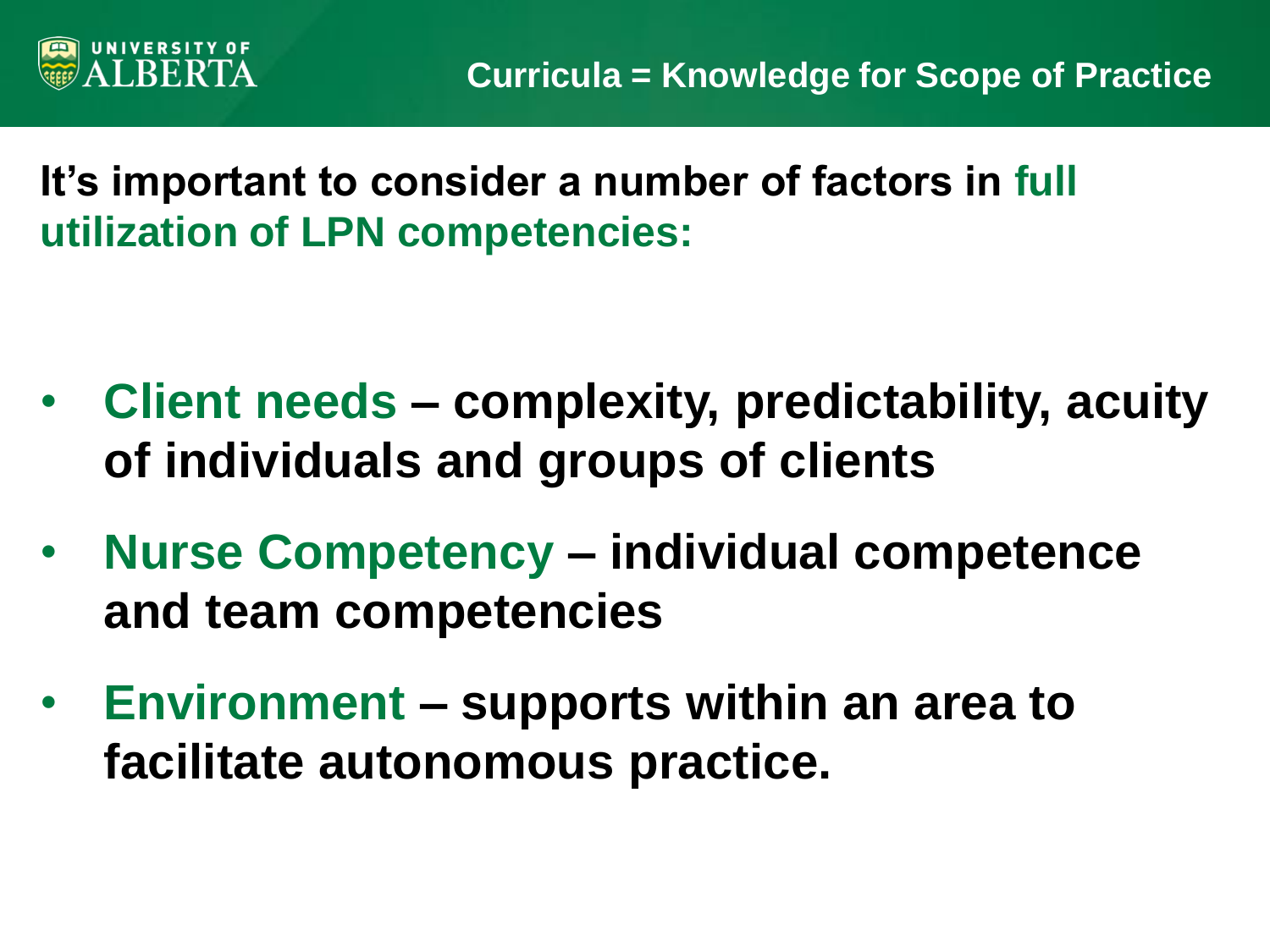

#### **Individual Sections by Competency Band Introduction.**

- **A. Nursing Knowledge**
- **B. Nursing Process**
- **C. Safety**
- **D. Communication and Interpersonal Skills**

 **Z. Perioperative Specialty**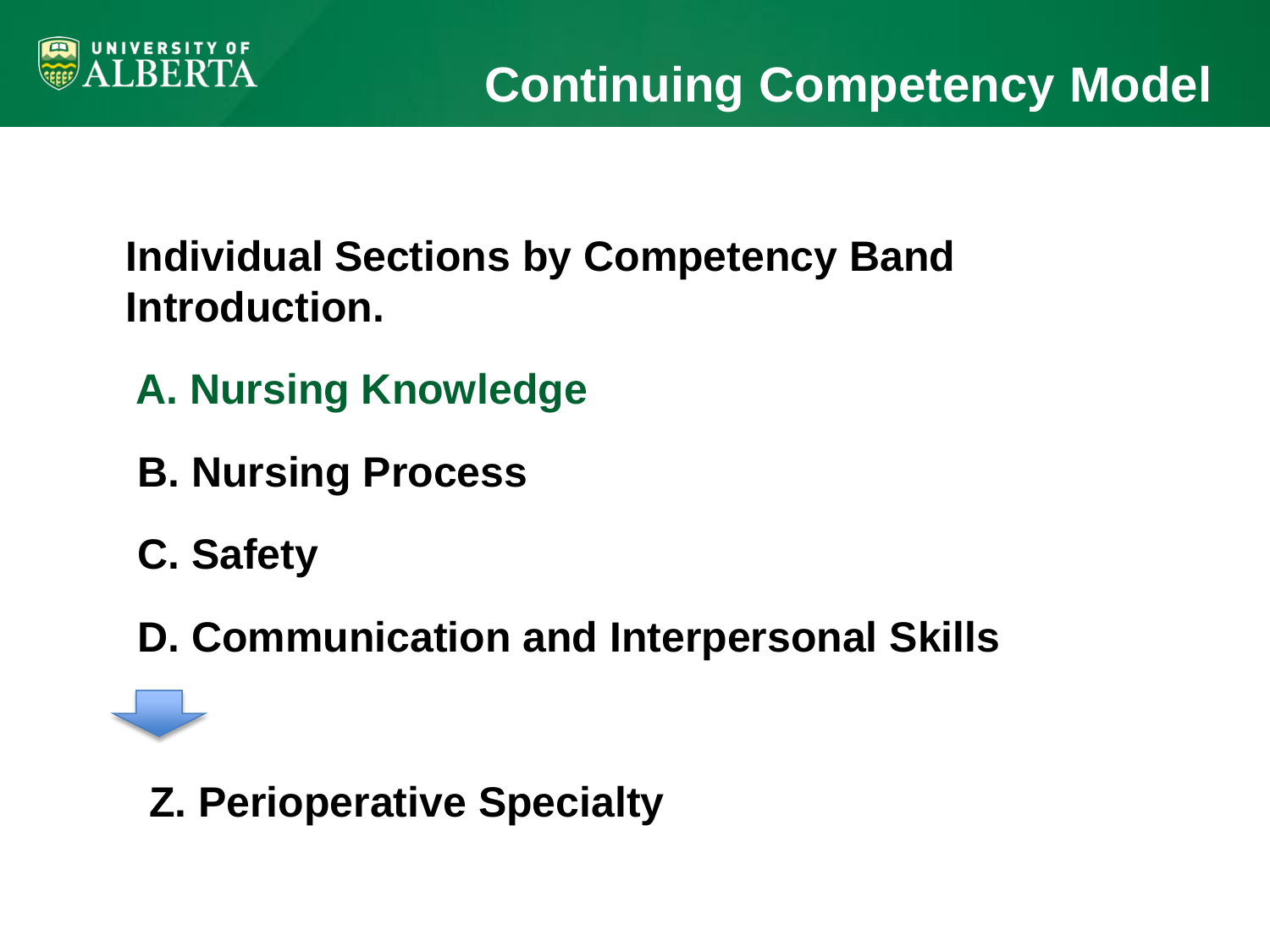

### **A ( NURSING KNOWLEDGE)**

Licensed Practical Nurse will:

**A-1-1 Identify the normal structures and functions of the body.**

**A-1-2 Describe the anatomical organization of the body.**

**A-1-3 Describe the cellular chemistry and organization of the body.**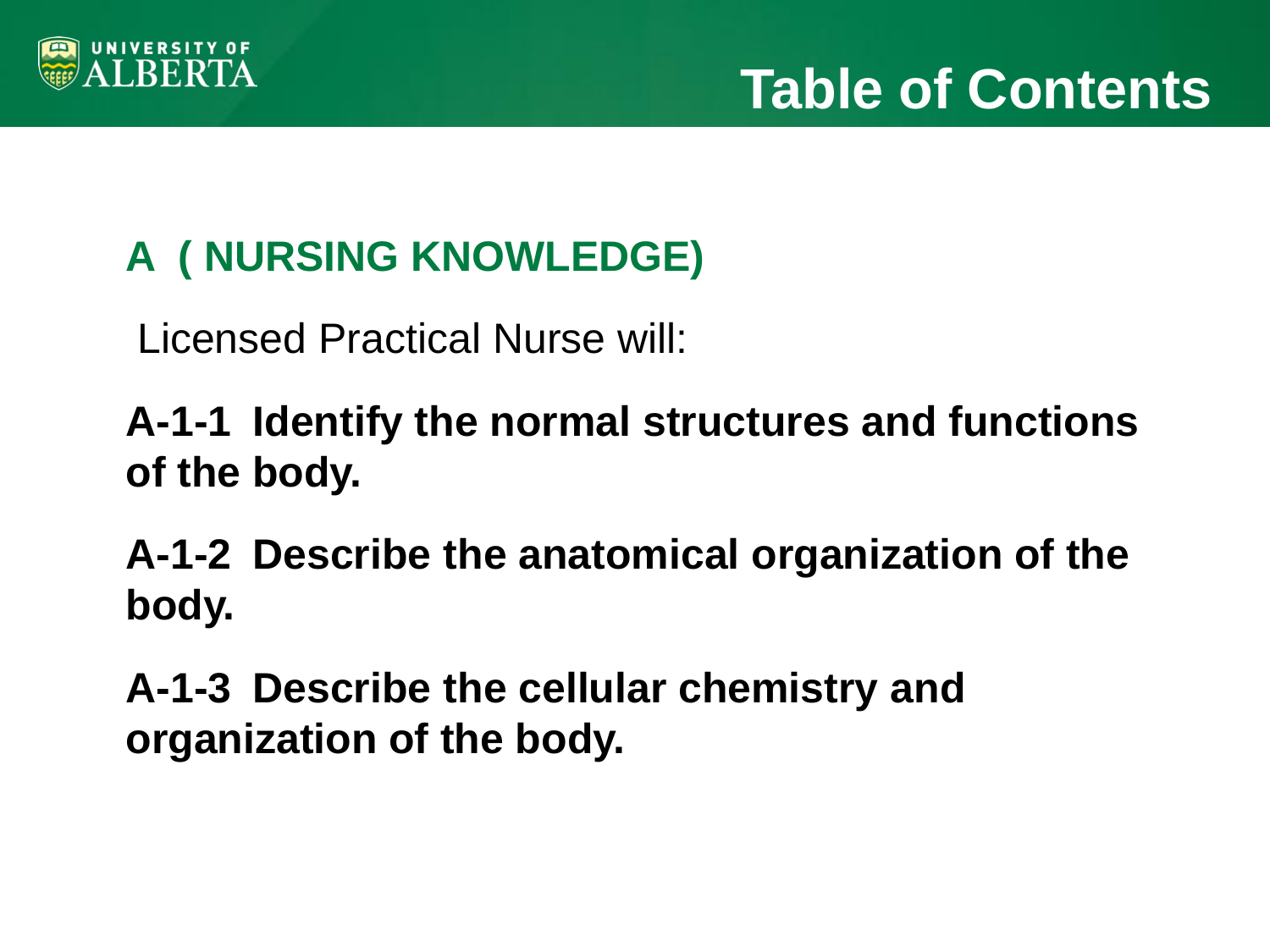**A-1-5 Explain how cells are organized into tissue, organs, and systems of the body.**

**A-1-6 Identify the structure and explain the function of body systems:**

**cardiovascular system**

**circulatory system**

**RERTA** 

**digestive system**

**endocrine system**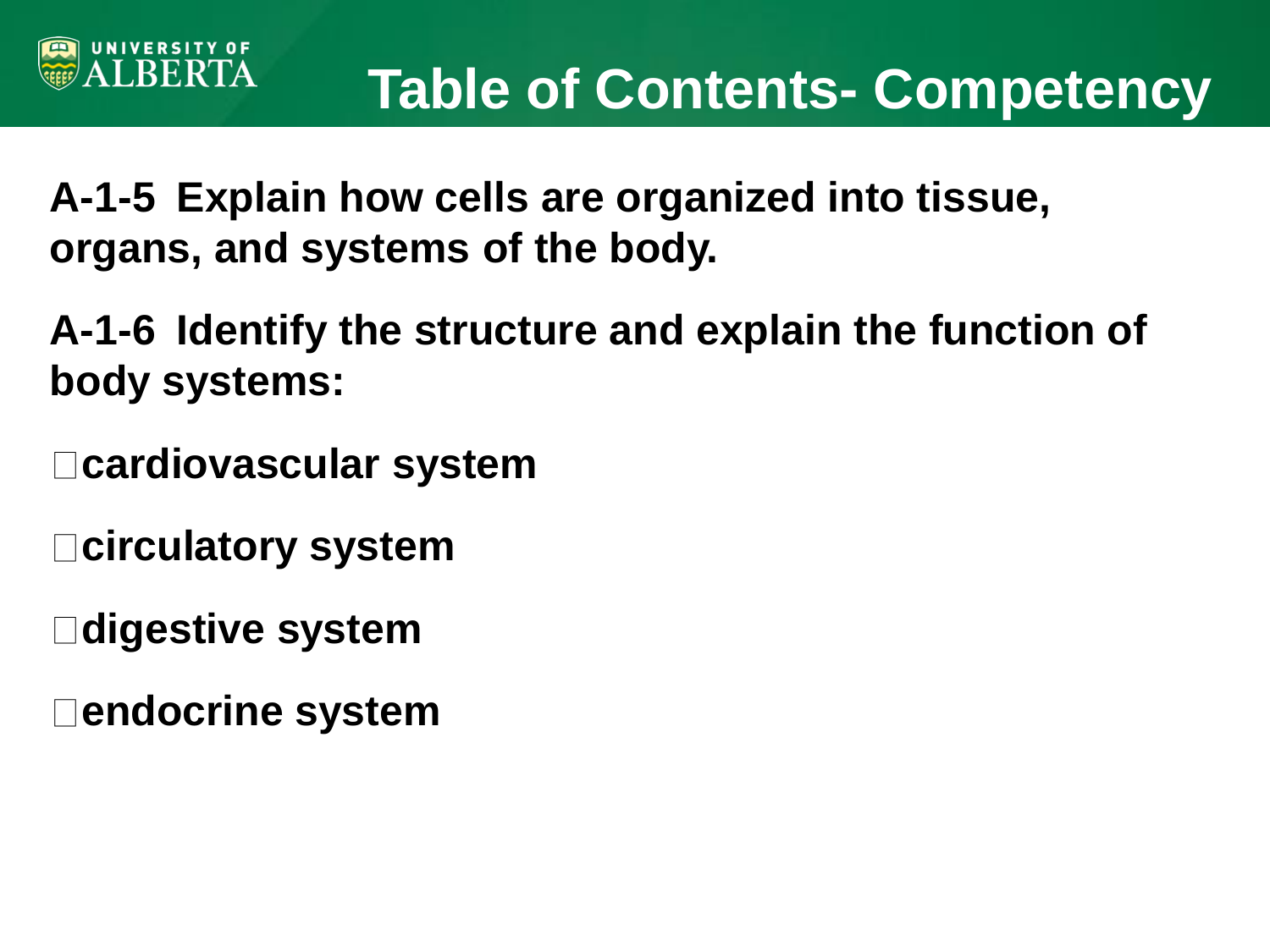**The Education Standards Advisory Committee (ESAC)** 

**LBERTA** 

- **ESAC reviews current and proposed Practical Nurse programs in Alberta,**
- **specialty programs outlined in the Health Professions Act ( OR Technician)**
- **Reports to the CLPNA's Council with it's recommendations.**
- **Accreditation of Practical Nurse programs in Alberta**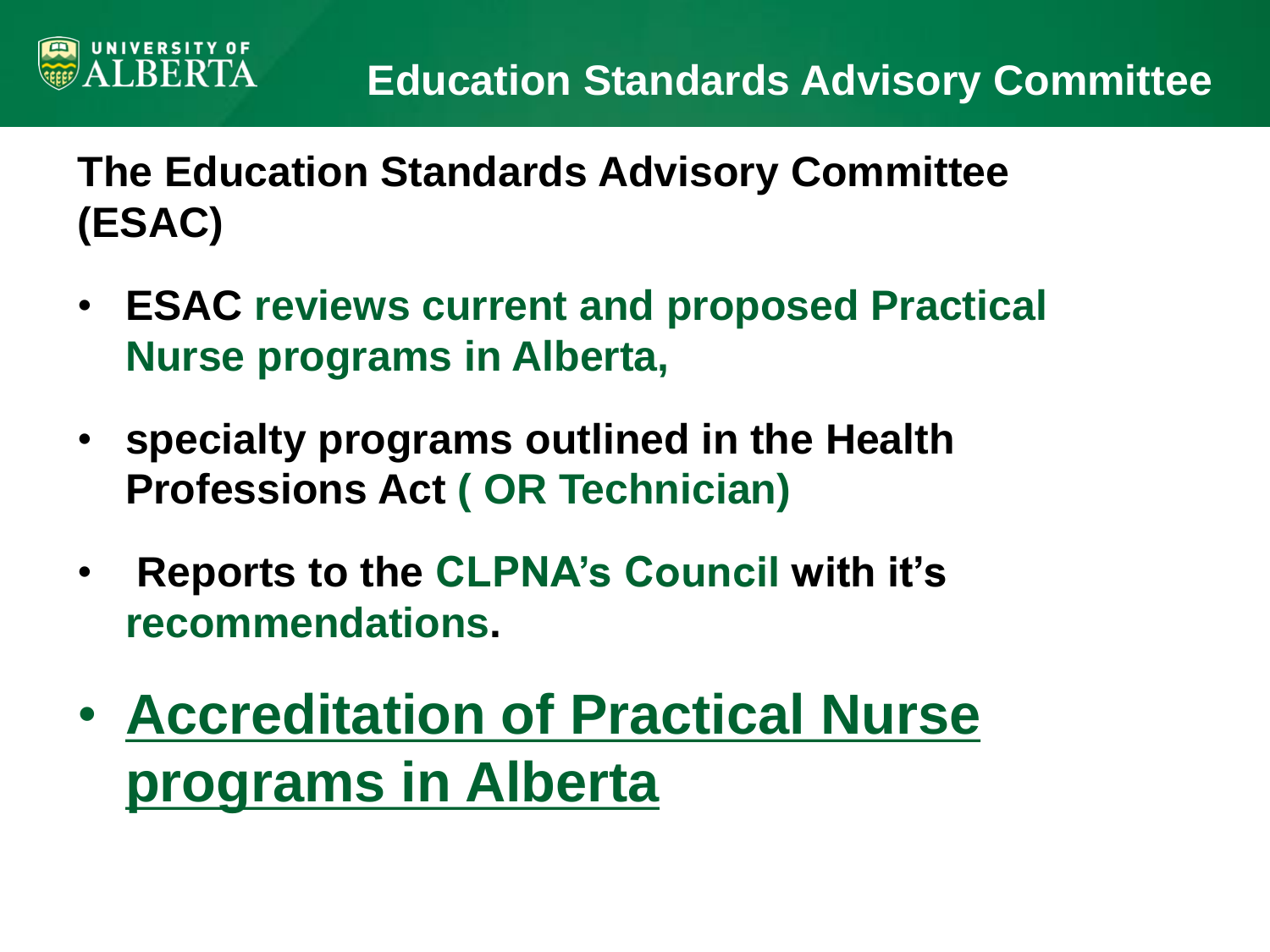

### **CLPNA's Council**

- **Assures that graduates of practical nurse programs have the necessary knowledge, skills, behaviors, attitudes, and judgments to competently perform nursing services in accordance with the Licensed Practical Nurse Regulations – " Holds Curricula Accountable to the Regulations"**
- **The Standards of Practice, and the Competency Profile.**
- **The Council determines the acceptance of ESAC's Report and Recommendations.**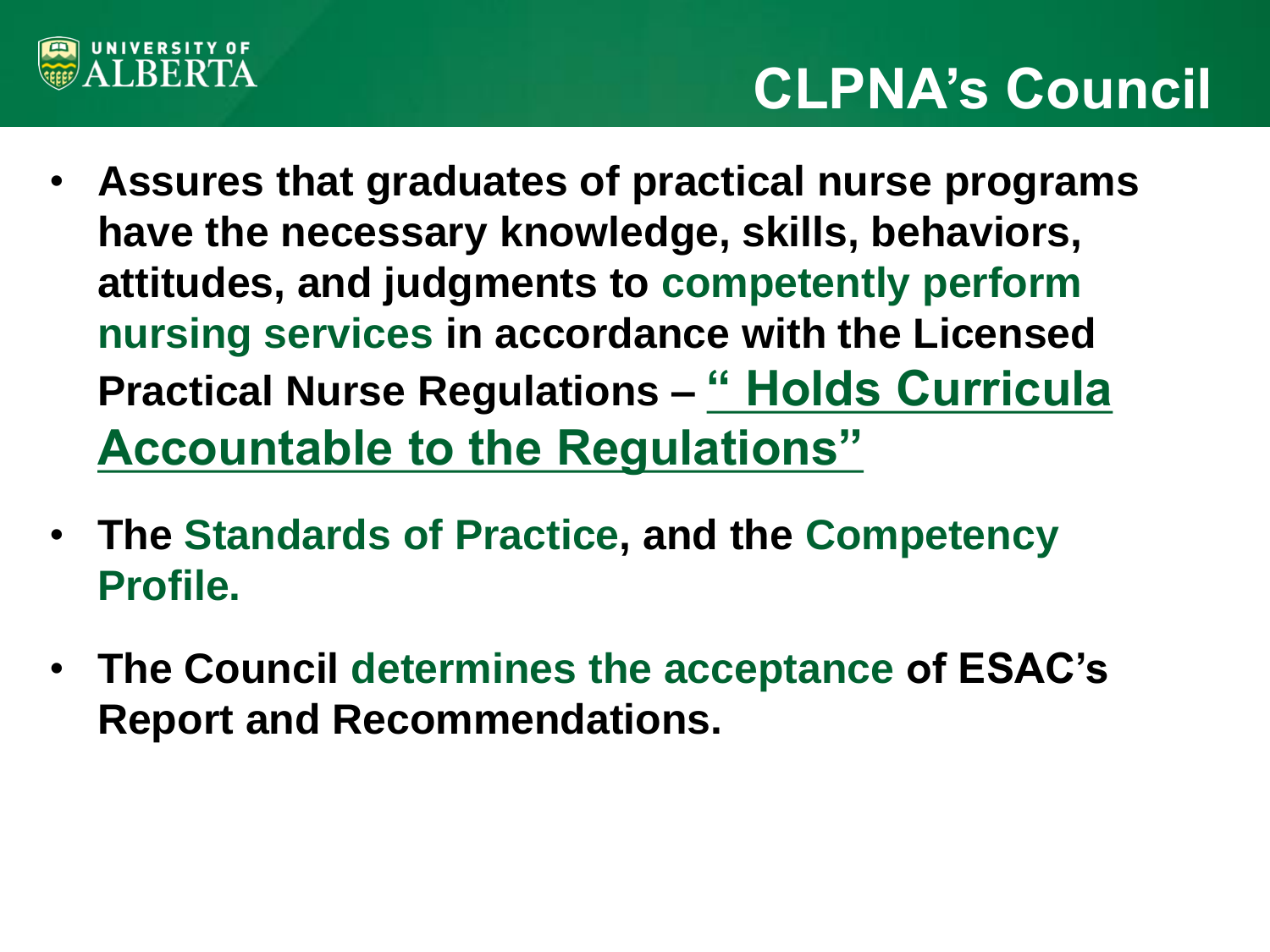

### **CLPNA's Council**

### **Council Assures:**

**Graduates of practical nurse programs have the necessary knowledge, skills, behaviors, attitudes, and judgments to competently perform nursing services in accordance with the Licensed Practical Nurse Regulations.**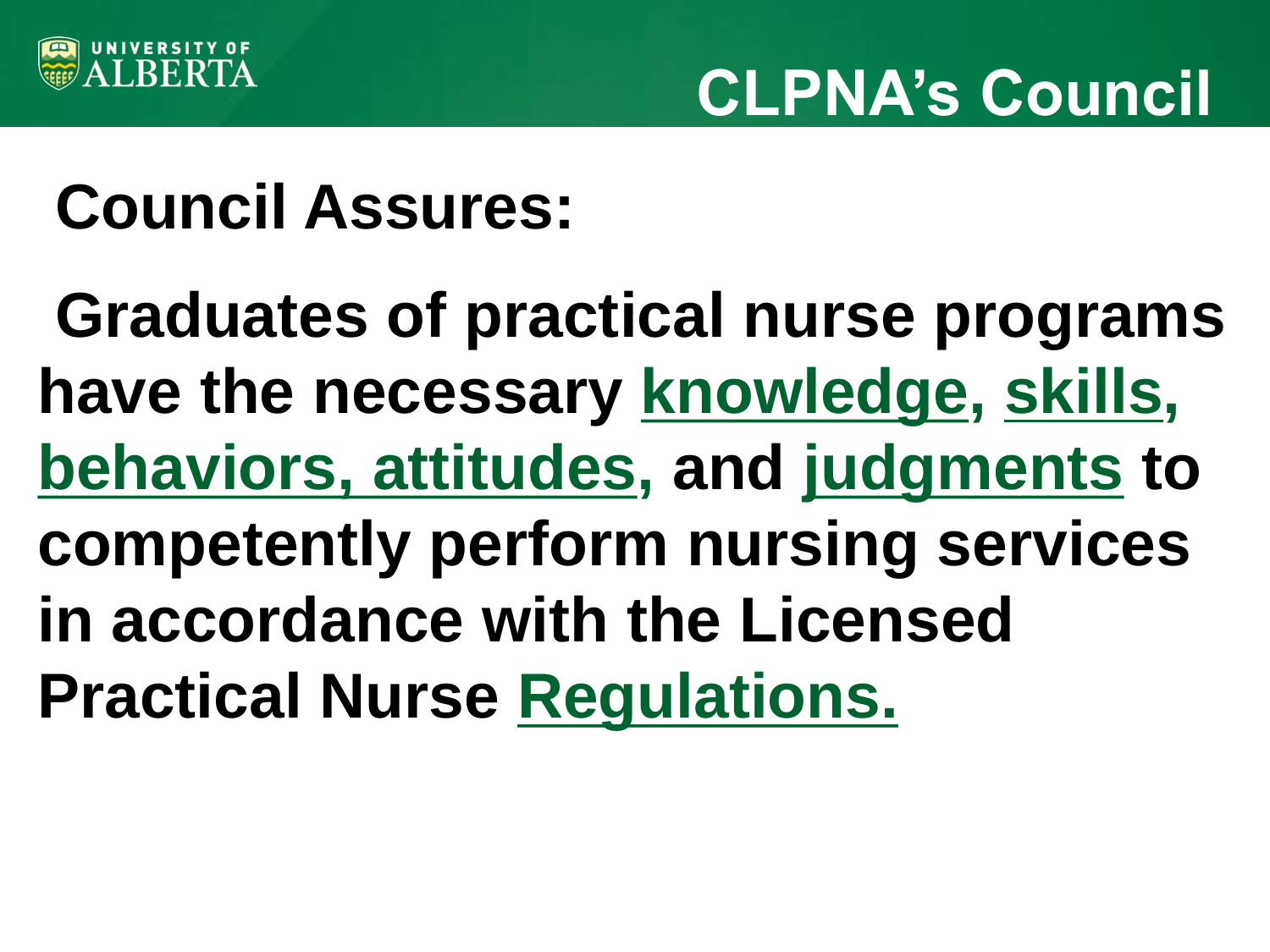

# **Accountable to the Regulations &**

# **Transparent**

# **to the outcome competencies**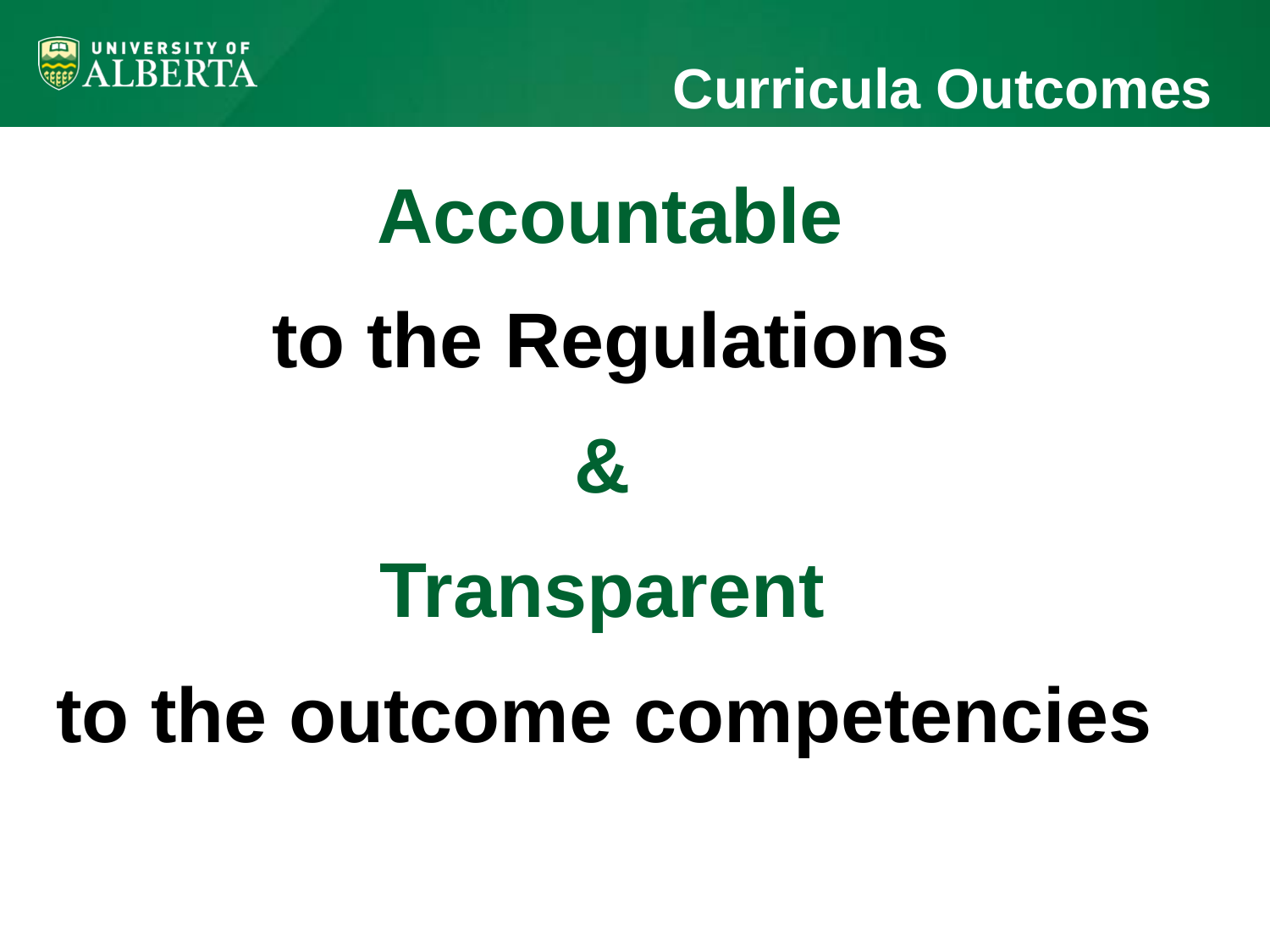



•**Supporting competency development is significant to Alberta's success and sustainability**

•**Stakeholders are catalyst for change in a technologically advanced province that mandates competency outcomes**

• **Learners/teachers/mentors are the core to achieving competency by understanding Legislation, Policy and Curricula.**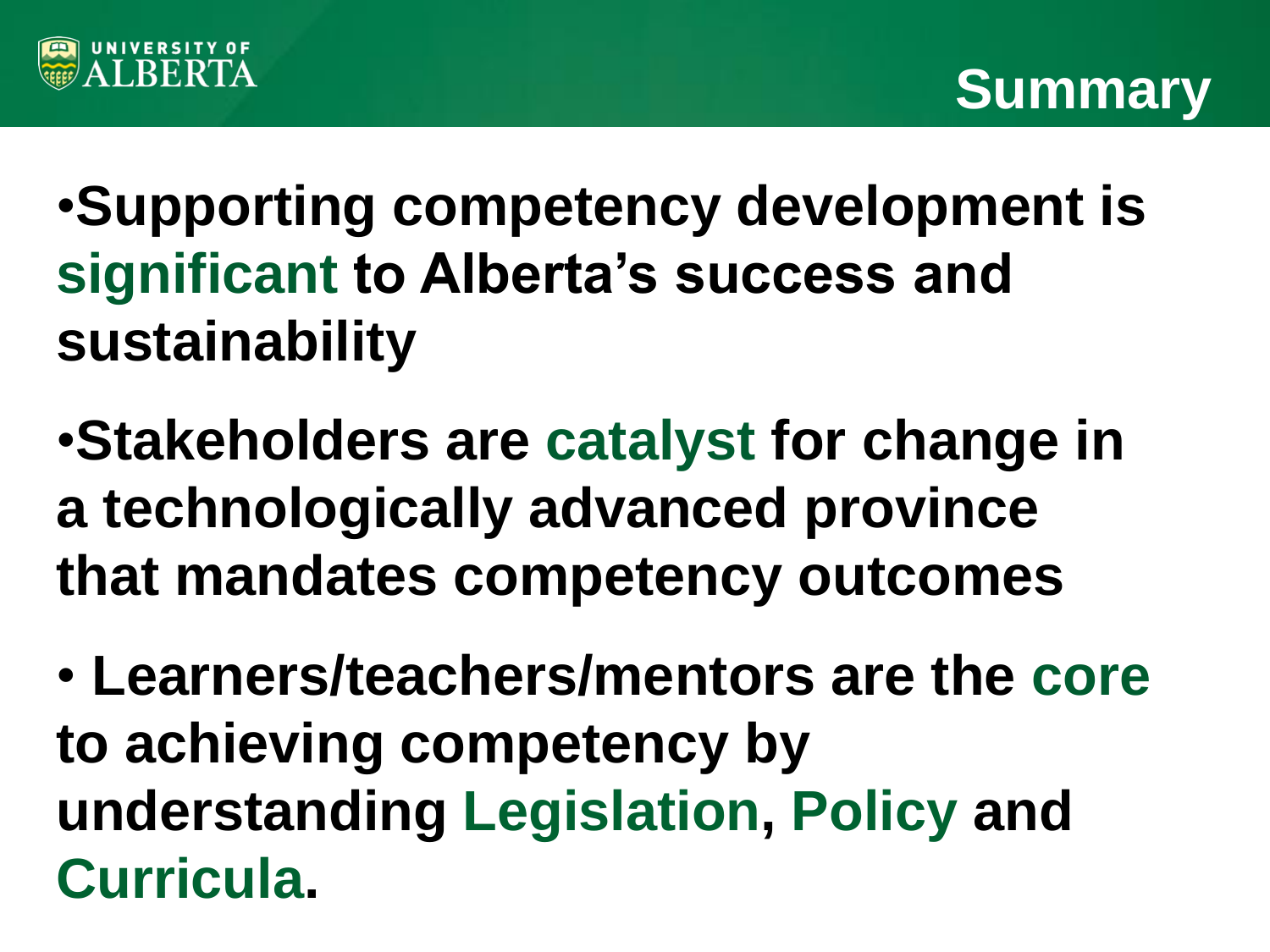

Applin, H., Williams, B., Day, R., & Buro, K. (2011). A comparison of competencies between problem-based learning and non-problem-based graduate nurses. *Nurse Education Today*, *31.* 129-134.

Bellack, J. P., & O'Neil, E. H. (2000). Recreating nursing practice for a new century: Recommendations and implications of the Pew Health Professions Commissions Report. *Nursing Health Care Perspectives, 21*(1), 14-21.

CCPNR (2015). Entry- to- Practice Competencies for Licensed Practical Nurses.

CLPNA ( 2015). Focus on Licensed Practical Nurses in Alberta.

Kowalski, J. J. (1988). *The organization and planning of adult education*, Albany, NY: State University of New York.

Leggett, T. (2015). Competency-Based Education: A Brief Overview. *Radiologic Technology*, *86*(4), 445-448 4p.

McEwen, M. (2002). Future issues in nursing theory. In M. McEwan & E. M. Will (Eds.), *Theoretical basis for nursing* (pp. 434-437). New York: Lippincott Williams & Wilkins.